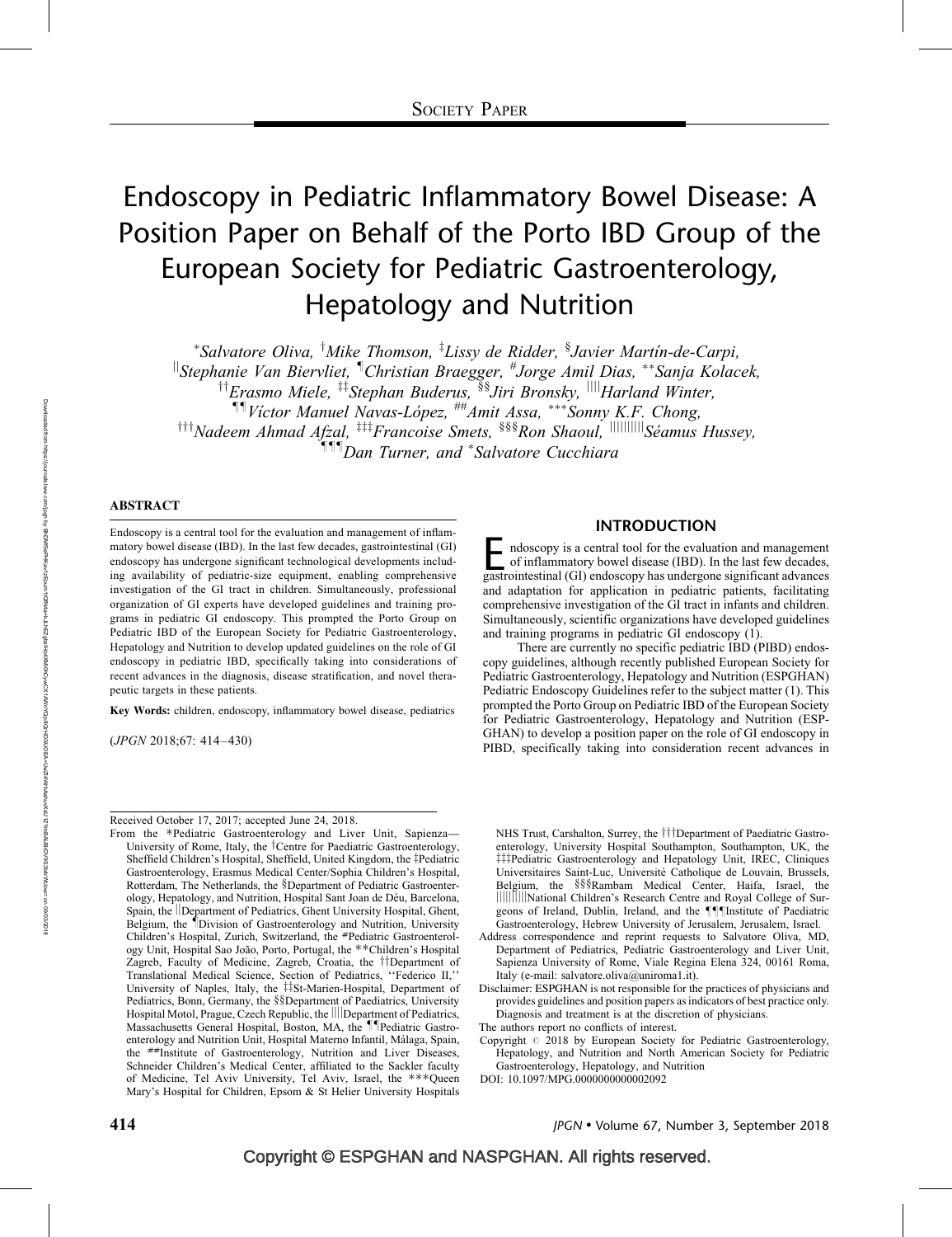PIBD pertaining to diagnosis, disease stratifications and emerging therapeutic targets.

### METHODS

## Scope and Purpose

The Pediatric IBD Porto Group of ESPGHAN developed guidelines on diagnostic approach to PIBD in 2014 (2). As endoscopy was only considered in the context of the diagnostic workup, the Porto Group set out to develop PIBD-specific endoscopy position paper following review the current literature.

## Literature Review

An initial systematic literature search was conducted using PubMed, Medline, Embase, Cochrane Library, and Scopus databases until November 2015 using the following MESH terms ((''Adolescent'' [Mesh] OR ''Child'' [Mesh] OR ''Infant'' [Mesh] OR ''Minors'' [Mesh] or ''Pediatrics'' [Mesh]) AND (''Endoscopy'' [Mesh] OR ''endoscope'' [Mesh] OR ''videoendoscopy'' [Mesh] OR ''Endoscopy, Digestive System'' [Mesh]) AND (''Inflammatory Bowel Diseases''[Mesh] OR ''Enteritis''[Mesh] OR ''Colitis''[- Mesh] OR ''Ileitis''[Mesh] OR ''Crohn disease''[Mesh] OR ''Proctitis''[Mesh]). Studies were restricted to humans and non-English publications were excluded.

## Review, Grading of Evidence, and Consensus Process

Two members of the Porto Group (L.d.R. and S.C.) identified the following main topics: diagnosis; endoscopic monitoring; small bowel (SB) endoscopy; therapeutic endoscopy; and surveillance.

An open call for participants for the project occurred among Porto Group members, Porto interest group and ESPGHAN members. Contributors were selected by a steering committee (S.C., L.d.R., D.T., M.T., S.O.) on the basis of a statement, their personal curriculum vitae and publications. The selected consensus group included pediatric gastroenterologists and endoscopists expert in the field of IBD.

Each topic had a working group (WG), a Chair and different participants. Each WG performed an extensive literature search on the assigned topic by using appropriate keywords through Medline/ PubMed/ISI/Scopus and the Cochrane database in November 2015. All the available studies until November 2015 were included. A second search and update of the evidence was performed after the authors' voting process in September 2017. Finally, new relevant references were also included at the end of the peer-review revision process in December 2017.

The working parties then met twice in 2015 (Amsterdam and Barcelona) and once in 2016 (in Porto) to revise and develop agreement with the statements. Each statement was revised until consensus was reached. The panel then voted on all recommendations and practice points, while adding specific comments using a web-based voting platform. The document was revised again based on comments received. A second round of electronic voting and revisions was done, including the entire members of the Pediatric IBD group of ESPGHAN.

The Consensus Statement was reached at >80% participant agreement.

For each statement, the level of evidence (EL) and the grading of recommendations (RG) were given according to the Oxford Centre for Evidence Based Medicine 2011 (Table 1, [https://](https://www.cebm.net/2011/06/explanation-2011-ocebm-levels-evidence) [www.cebm.net/2011/06/explanation-2011-ocebm-levels-evidence](https://www.cebm.net/2011/06/explanation-2011-ocebm-levels-evidence)).

#### MANUSCRIPT

Each WG provided a summary of written background evidence for statements to draft the initial manuscript by S.O. and S.C. The manuscript was circulated to the consensus group for revisions and to the Porto IBD Group of ESPGHAN before submission for publication. The final text was edited for consistency of style by S.C., D.T., and S.O., for approval by the journal and ESPGHAN council.

#### Recommendations

Table 2 provides a synopsis of the recommendations.

The Position Paper includes not only recommendations but also ''practice points'' that reflect common practice wherein evidence is lacking. Weaker recommendations are indicated by phrases such as "we suggest," whereas stronger recommendations are typically stated as ''we recommend.'' Recommendations are intended to be read in context with the qualifying comments in the accompanying text.

#### DIAGNOSIS

#### Recommendations:

- 1. In non-emergency situations, the diagnostic evaluation for suspected IBD in children should include a combination of esophagogastroduodenoscopy (EGD) and ileocolonoscopy (IC) [EL4, RGC]. (97% agreement)
- 2. During IC and EGD, multiple biopsies  $(>= 2)$  should be obtained from each segment even in the absence of macroscopic lesions [EL4, RGC]. (90% agreement)

#### Practice points:

- (1) Pediatric Endoscopy should be performed by a pediatric gastroenterologist, or in some cases, by a gastroenterologist with specific pediatric training and/or supported by a pediatric team in a pediatric-friendly setting, as described in the recent ESPGHAN/European Society for Gastrointestinal Endoscopy (ESGE) guidelines (1).
- (2) According to the revised Porto Criteria, endoscopy is usually recommended in the presence of alarming symptoms (ie, bloody diarrhea, weight loss, abdominal pain) and/or positive serum inflammatory markers (C-CRP) an/or ESR), and/or high levels of fecal calprotectin.
- (3) It is recommended to collect 2 biopsies samples from duodenum, stomach and esophagus during EGD, and from terminal ileum, cecum, transverse colon, sigmoid colon, and rectum during IC.
- (4) In severe acute colitis, a limited sigmoidoscopy may be safer than doing a complete colonoscopy. A follow-up colonoscopy should be performed after the resolution of an acute attack; however, in experienced hands, total colonoscopy can often safely be completed even during acute attacks.

Endoscopy remains the fundamental diagnostic tool for IBD in both adults and children. IC should include complete colonoscopy with ileal intubation (1,2). Indeed, colonic involvement is more frequent in pediatric Crohn disease (CD) than in adult(s), and the diagnosis cannot be based exclusively on sigmoidoscopy or partial colonoscopy, as ileal intubation can suggest or confirm CD diagnosis (3). Unfortunately, failure to visualize the terminal ileum is reported in around 20% to 25% of pediatric cases (4). For this reason, it is crucial that endoscopy for pediatric IBD should be performed by pediatric or adult gastroenterologists with adequate training (1). Endoscopy is usually recommended when alarm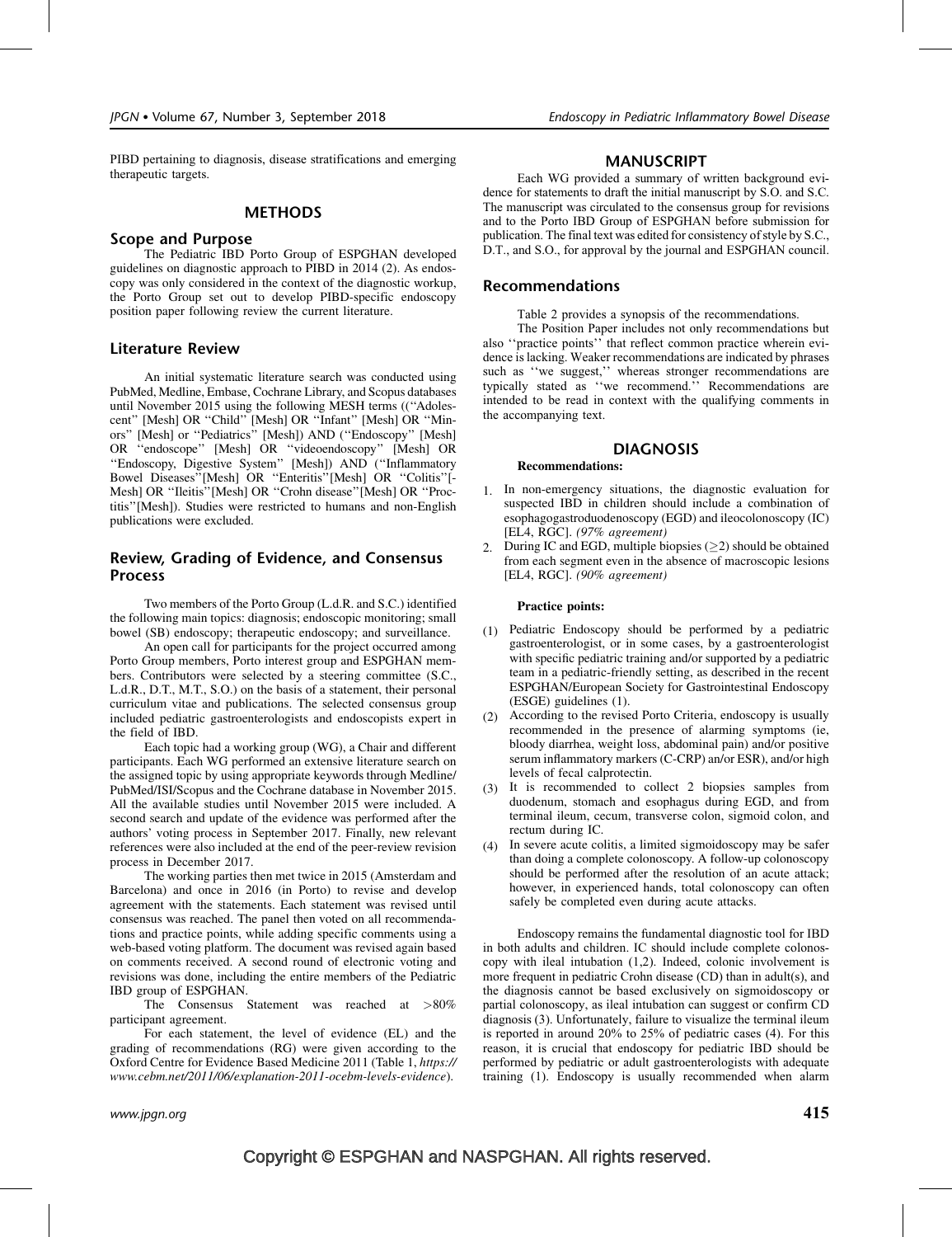|                                                                                                                  | TABLE 1. Oxford centre for evidence-based medicine 2011 levels of evidence                                                                                                                                                 |                                                                                                        |                                                                                                                                                                                                                                             |                                                                                       |                              |
|------------------------------------------------------------------------------------------------------------------|----------------------------------------------------------------------------------------------------------------------------------------------------------------------------------------------------------------------------|--------------------------------------------------------------------------------------------------------|---------------------------------------------------------------------------------------------------------------------------------------------------------------------------------------------------------------------------------------------|---------------------------------------------------------------------------------------|------------------------------|
| Question                                                                                                         | Step 1 (Level 1*)                                                                                                                                                                                                          | Step 2 (Level 2*)                                                                                      | Step 3 (Level 3*)                                                                                                                                                                                                                           | Step 4 (Level 4*)                                                                     | Step 5 (Level 5)             |
| How common is the<br>problem?                                                                                    | Local and current random sample<br>surveys (or censuses)                                                                                                                                                                   | Systematic review of surveys that<br>allow matching to local<br>circumstances**                        | Local non-random sample**                                                                                                                                                                                                                   | Case-series**                                                                         | n/a                          |
| accurate? (Diagnosis)<br>Is this diagnostic or<br>monitoring test                                                | consistently applied reference<br>Systematic review of cross<br>standard and blinding<br>sectional studies with                                                                                                            | Individual cross-sectional studies<br>reference standard and blinding<br>with consistently applied     | applied reference standards**<br>studies without consistently<br>Non-consecutive studies, or                                                                                                                                                | Case-control studies, or poor<br>reference standard**<br>or non-independent           | Mechanism-based<br>reasoning |
| What will happen if we do<br>not add a therapy?<br>(Prognosis)                                                   | Systematic review of inception<br>cohort studies                                                                                                                                                                           | Inception cohort studies                                                                               | Cohort study or control arm of<br>randomized trial*                                                                                                                                                                                         | prognostic cohort study**<br>Case-series or case- control<br>studies, or poor quality | n/a                          |
| Does this intervention<br>help? (Treatment<br>benefits)                                                          | Systematic review of randomized<br>trials or n-of-1 trials                                                                                                                                                                 | Randomized trial or observational<br>study with dramatic effect                                        | cohort/follow-up study**<br>Non-randomized controlled                                                                                                                                                                                       | Case-series, case-control<br>studies, or historically<br>controlled studies**         | Mechanism-based<br>reasoning |
| What are the COMMON<br>harms? (Treatment<br>harms)                                                               | Systematic review of randomized<br>nested case-control studies, n-<br>are raising the question about,<br>of-1 trial with the patient you<br>or observational study with<br>trials, systematic review of<br>dramatic effect | (exceptionally) observational<br>Individual randomized trial or<br>study with dramatic effect          | harm. (For long-term harms the<br>numbers to rule out a common<br>duration of follow-up must be<br>cohort/follow-up study (post-<br>provided there are sufficient<br>Non-randomized controlled<br>marketing surveillance)<br>sufficient.)** | Case-series, case-control, or<br>historically controlled<br>studies**                 | Mechanism-based<br>reasoning |
| Is this (early detection)<br>harms? (Treatment<br>What are the RARE<br>test worthwhile?<br>(Screening)<br>Harms) | Systematic review of randomized<br>Systematic review of randomized<br>trials or <i>n</i> -of-1 trial<br>trials                                                                                                             | (exceptionally) observational<br>study with dramatic effect<br>Randomized trial or<br>Randomized trial | Non-randomized controlled<br>cohort/follow-up study**                                                                                                                                                                                       | Case-series, case-control, or<br>historically controlled<br>studies**                 | Mechanism-based<br>reasoning |
|                                                                                                                  | Reproduced from http://www.cebm.net/mod_product/design/files/CEBM-Levels-of-Evidence-2.1.pdf.                                                                                                                              |                                                                                                        |                                                                                                                                                                                                                                             |                                                                                       |                              |

416 www.jpgn.org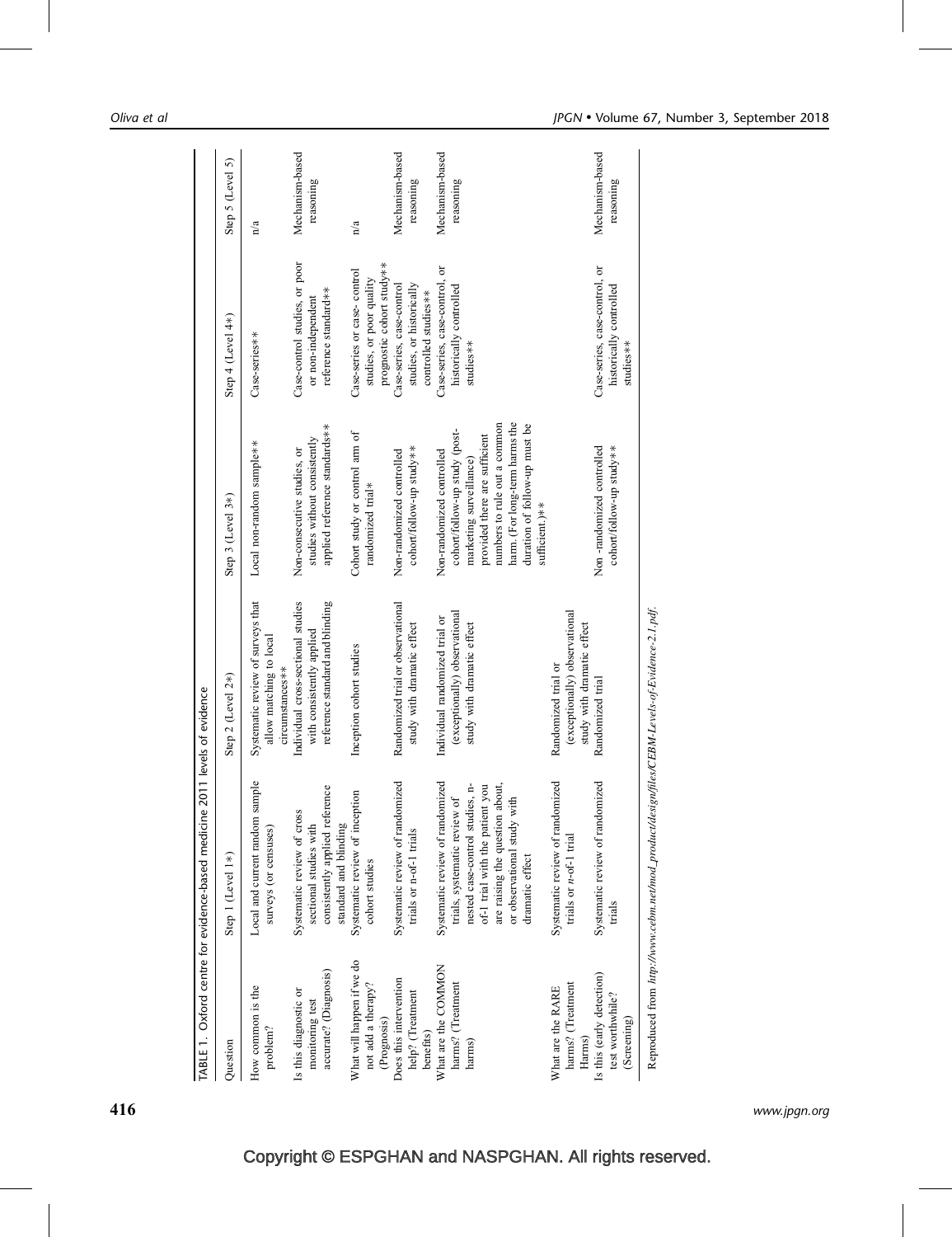#### TABLE 2. Guideline recommendations

- 1. In non-emergency situations, the diagnostic evaluation for suspected IBD in children should include a combination of esophagogastroduodenoscopy (EGD) and ileocolonoscopy (IC).
- 2. During IC and EGD, multiple biopsies  $(\geq 2)$  should be obtained from each segment even in the absence of macroscopic lesions.
- 3. Endoscopic evaluation of the intestinal mucosa is recommended in the following circumstances:
- Before major treatment changes (escalating or de-escalating).
	- In symptomatic patients when it is not clear whether the symptoms are inflammation-related, such as when IBS is suspected to account for symptoms. In CD to ensure mucosal healing during clinical remission.
- In UC to ensure mucosal healing during clinical remission only if fecal calprotectin is elevated.
- 4. Following bowel resection, endoscopic evaluation should be performed 6-12 months later, aiming to identify postoperative recurrence.
- 5. Pouchoscopy is indicated to confirm suspected diagnosis of pouchitis, especially at the first episode.
- 6. Determining endoscopic activity with validated indices is recommended in clinical trials and it is suggested in clinical practice.
- 7. The recommended scores in adult and pediatric IBD are
- The CD endoscopic index of severity (CDEIS) and/or the Simple Endoscopic Score for CD (SES-CD)
- The Mayo endoscopic score or Ulcerative Colitis Endoscopic Index of Severity (UCEIS) for UC.
- The Rutgeerts' score for assessing post-surgical CD recurrence in the neo-terminal ileum.
- 8. CE is complementary to MRE for evaluating SB inflammation. In suspected CD, either CE or MRE are recommended.
- 9. In established CD, MRE may precede or be preferred to CE, especially with risk of stenosis.
- 10. In the presence of high clinical suspicion for CD without stenosis, CE should be considered even after a negative magnetic resonance enterography, due to the higher sensitivity for mucosal lesions.
- 11. Before performing CE, intestinal stricture or narrowing must be excluded, as capsule retention is the most relevant side effect of the procedure, although it rarely causes any clinical sequelae.
- 12. The use of endoscopic disease activity scores is suggested to facilitate prospective SB CE follow-up and to evaluate response to medical therapy.
- 13. If intestinal stenosis is suspected or a biopsy is needed due to uncertain CE results, push or balloon-assisted enteroscopy is suggested.
- 14. Endoscopic balloon dilation is recommended in short  $( $4 \text{ cm}$ )$  and reachable strictures.
- 15. A surveillance program is suggested in pediatric UC after 10 years from the onset of disease. Surveillance may start as early as 8 years in older children (>16 years) if any of the following risk factors are present: extensive colitis; high burden of the colitis over time (a factor of severity and chronicity); and family history of colorectal cancer in a first-degree relative at  $\lt 50$  years.
- 16. In IBD cases with concurrent primary sclerosing cholangitis (PSC), surveillance IC may be considered annually or at least bi-annually, starting from the time of PSC diagnosis or shortly thereafter. However, in children <12 years of age, surveillance could be postponed depending on to the presence of individual risk factors (disease duration, family history, severity of the disease over time and disease extent).
- 17. The endoscopic procedure for surveillance examination should be performed in a quiescent period of the disease to minimize false positive interpretation of dysplasia.

 $CD =$ Crohn disease; CE = caspule endoscopy; EGD = esophagogastroduodenoscopy; IBD = inflammatory bowel disease; IC = ileocolonoscopy; MRE = magnetic resonance enterography;  $SB =$  small bowel;  $UC =$  ulcerative colits.

symptoms or signs, positive blood markers, and/or high levels of fecal calprotectin are present (2). In a recent meta-analysis, fecal calprotectin added the most diagnostic value to symptoms compared with commonly used blood markers. Fecal calprotectin should precede endoscopy in the diagnostic evaluation of referred pediatric patients with symptoms suggestive of IBD, since its higher fecal calprotectin levels considerably increases the likelihood to find inflammatory lesions (5). Endoscopy of the ileo-colon should be deferred in cases of toxic megacolon, while in cases of acute severe colitis, sigmoidoscopy or partial/full IC may be considered in expert hands. The Porto Criteria and ESPGHAN Paediatric Endoscopy Guidelines, based on strong evidence-based data, that EGD should be performed in all children at the initial evaluation of disease irrespective of the presence or absence of upper gastrointestinal symptoms (2). Absence of specific upper gastrointestinal symptoms does not preclude presence of upper gastrointestinal inflammation. In a retrospective study of 172 children with suspected IBD, the diagnosis was changed to CD based on biopsies obtained at EGD (6). Data from the PIBD registry found that EGD helped to establish the final diagnosis in 10% of the children with IBD (7).

Endoscopic procedures in children should be performed according to recent ESPGHAN/ESGE recommendations, including in a pediatric-friendly setting (1). As stated in the ECCO guidelines for histopathology in IBD, multiple biopsies from at least 4 sites along the colon (cecum, transverse colon, sigmoid colon, rectum)

and the terminal ileum should be obtained and placed immediately into separate vials, and should be accompanied by pertinent clinical information (8). Multiple biopsies entail a minimum of 2 representative samples from each segment including macroscopically normal segments. The Porto criteria also advocate multiple biopsies from the esophagus, stomach, and duodenum for all children with IBD irrespective of upper symptoms (2).

Establishing a definite and accurate diagnosis in a patient suspected of having IBD is mandatory. Therefore, complete evaluation should be advocated. In patients transferred to a pediatric IBD Unit without previously fulfilling Porto Criteria properly, a future strategy to complete the diagnostic workup should be planned, especially when a full IC has not been performed. If successful treatment has been adequately initiated after the first endoscopy, complete fulfillment of the Porto Criteria could be postponed. Endoscopic findings can change over short periods of time. When a colonoscopy has shown only non-specific findings, due to interruption or dissociation between endoscopy and histology, a new endoscopy should be performed to better characterize the disease.

### ENDOSCOPIC MONITORING Recommendations:

(1) Endoscopic evaluation of the intestinal mucosa is recommended in the following circumstances (EL3; RGC). (85% agreement)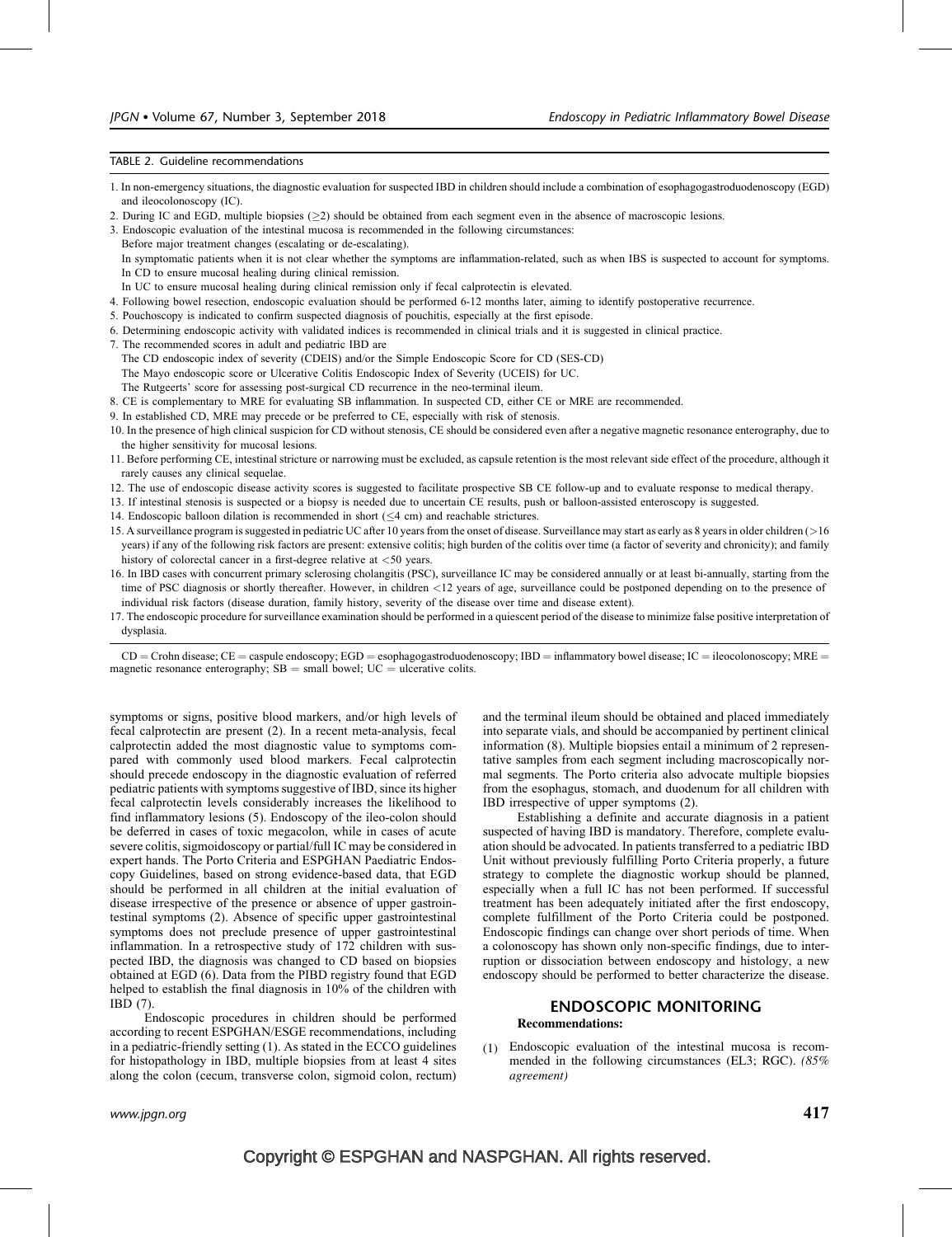- Before major treatment changes (escalating or de-escalating) (EL2; RGB).
- In symptomatic patients when it is not clear whether the symptoms are inflammation-related, such as when IBS is suspected to account for symptoms (EL3; RGC).
- In CD to ensure mucosal healing (MH) during clinical remission (EL4; RGC).
- In UC to ensure MH during clinical remission only if fecal calprotectin is elevated (EL3; RGC).
- (2) Following bowel resection, endoscopic evaluation should be performed 6 to 12 months later, aiming to identify postoperative recurrence (adult EL3; RGC). (92% agreement)
- (3) Pouchoscopy is indicated to confirm suspected diagnosis of pouchitis, especially at the first episode (EL3; RGC). (87% agreement)
- (4) Determining endoscopic activity with validated indices is recommended in clinical trials and it is suggested in clinical practice [adult EL2, RGC]. (90% agreement)
- (5) The recommended scores in adult and pediatric IBD are
	- The CD endoscopic index of severity (CDEIS) [adult EL1] and/or the Simple Endoscopic Score for CD (SES-CD) [EL1].
	- The Mayo endoscopic score or Ulcerative Colitis Endoscopic Index of Severity (UCEIS) for UC [adult EL3, RGC].
	- The Rutgeerts' score for assessing post-surgical CD recurrence in the neo-terminal ileum [adult EL3]. (95% agreement)

#### Practice points:

- (1) It is important to report the extent and location of inflammation and whether the inflammation is continuous, the presence of erythema in each segment of the intestine; loss of vascular pattern, bleeding (contact or spontaneous), presence of erosions or ulceration (superficial or deep), and the presence of strictures or fistulas.
- (2) It is key to report the degree of change of endoscopic activity since previous evaluation (ie, decreased, increased, equal).
- (3) MH means a complete lack of inflammation (SES-CD = 0 and Mayo/UCEIS =  $\dot{0}$ , while endoscopic remission is defined by a SES-CD  $\leq$  2 and a Mayo or UCEIS  $\leq$  1. Endoscopic Remission is practical and a more achievable target in clinical practice; however, MH remains the ideal and potentially the more relevant target.
- (4) Endoscopic response is defined as a decrease in CDEIS >5 or SES-CD  $\geq$  2 for CD, while a decrease in Mayo endoscopic subscore  $> 1$  or in UCEIS  $> 2$  for UC. Using relative (rather than absolute) changes, endoscopic response is a decrease from baseline of at least 50%.
- (5) The first MH evaluation after a major change of therapy can be performed between 6 and 12 months in CD. High-risk CD with younger age at onset, extensive and/or severe disease, previous drug unresponsiveness, and presence of stenosing or penetrating complications can be considered for evaluation of MH and disease extent after 6 months.
- (6) In CD, fecal calprotectin levels could influence timing of the follow-up procedure.
- (7) The MH evaluation in UC is indicated only in presence of a discrepancy between PUCAI and fecal calprotectin levels.
- (8) The possible negative effects of repetitive general anesthesia (GA) should be included in the decision making process to balance the need of endoscopy with the risk of multiple GA, especially in younger children with severe disease course.

## When to Evaluate

The usefulness of endoscopic reassessment should be individualized according to the disease type, severity, risk of relapse and risk of progression and in general, when a significant change in medical management is contemplated. In pediatric IBD, the overall rate of management change after endoscopy can be up to 42% of cases (9). Unfortunately, the appropriateness of periodic endoscopic reassessment after index IC has never been formally studied and its value of it is much debated, especially in pediatric UC. Treatment changes based on endoscopy are more frequent in children with CD than UC (10). Clinical judgment and Pediatric Ulcerative Colitis Activity Index (PUCAI) have been documented to be adequate for the evaluation of disease activity in pediatric patients (11). A PUCAI < 10 has been closely associated with MH and not inferior to endoscopic evaluation in predicting clinically important outcomes (12). Moreover, fecal biomarkers are being used more recently as surrogate markers of disease activity, and fecal calprotectin levels above  $100 \mu g/g$  correlate with mucosal inflammation on endoscopy, especially in UC (13–16). Thus, it does not seem justified to routinely recommend endoscopic assessment in pediatric UC solely to assess disease activity, response to treatment or at relapse.

Unfortunately, CD fecal biomarkers are unable to detect mucosal relapse with the same accuracy as for UC, and endoscopy is often required to identify presence of inflammation (17).

Endoscopic evaluation is recommended in any case before major treatment changes (escalating and de-escalating treatment strategies), to diagnose complications (eg, stenosis, dysplasia) and to exclude other diagnoses, such as ischemia and rarely infection, such as CMV (18).

In Clostridium difficile infection, evaluation by colonoscopy may be misleading in active colitis, as typical pseudomembranes are commonly absent (19,20). Moreover, full IC is not recommended in severe colitis due to increased risk for serious complications such as perforation (21), even though it may be attempted safely in expert hands (22).

In post-colectomy patients, initial clinical suspicion of pouchitis should be confirmed by endoscopic evaluation of the pouch with mucosal biopsies, since irritable pouch syndrome is can increase stool frequency and cramping despite normal pouch endoscopy and histology (23).

The benefit of postoperative endoscopy in CD has not been prospectively evaluated in children. A recent Australian study demonstrated that adults who underwent IC 6 months after surgery to decide on treatment adjustment, had considerably lower relapse 18 months after surgery (24). Extrapolation from these data in adults suggests that a similar protocol may also be indicated in pediatric patients to monitor for postoperative recurrence and treatment aimed at relapse prevention (25).

## How to Evaluate

Reporting of endoscopic disease activity should always include accurate descriptors of any abnormalities in each segment (26). Due to the variability between different operators, the scoring of endoscopic disease activity is, however, becoming an important clinical endpoint in clinical trials (27–29). The distribution and severity of inflammation noted during endoscopy of children early in the course of IBD may be patchy with a pattern that is less commonly seen in adults with IBD. For this reason, scoring systems used in adults may be difficult to extrapolate to children.

Despite their limitations, the use of an endoscopic scoring system can, however, aid in reporting endoscopic findings and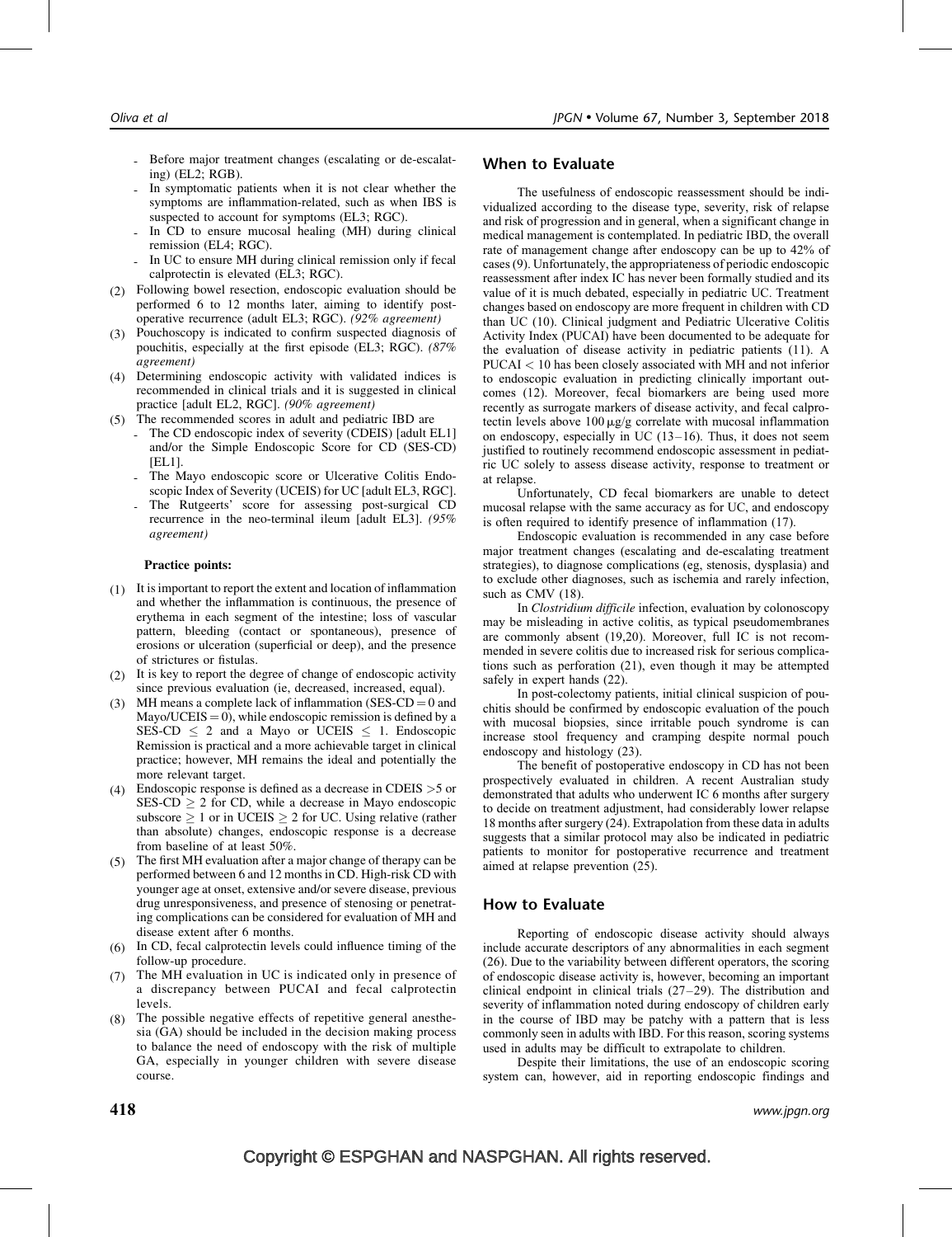|                                                                        | CD                      |                                                                                                                                                                                                                                                                                                                                          |                                                                                                                                                                     |      |  |
|------------------------------------------------------------------------|-------------------------|------------------------------------------------------------------------------------------------------------------------------------------------------------------------------------------------------------------------------------------------------------------------------------------------------------------------------------------|---------------------------------------------------------------------------------------------------------------------------------------------------------------------|------|--|
|                                                                        | Validation              | Strengths                                                                                                                                                                                                                                                                                                                                | Limitations                                                                                                                                                         | Year |  |
| CDEIS (Crohn's Disease<br>Endoscopic Index of<br>Severity)             | <b>Yes</b>              | Reproducible<br>Sensitive to changes<br>Gold standard for several years                                                                                                                                                                                                                                                                  | Complex score<br>No cutoff validations<br>No data on long-term outcomes                                                                                             | 1989 |  |
| SES-CD (Simple<br>Endoscopic Score for<br>Crohn's Disease)             | Yes                     | Strongly correlation with CDEIS<br>Excellent Inter-observer agreement<br>Correlate with fecal calprotectin<br>Identify patients most likely in corticosteroid-free clinical<br>remission<br>Good agreement between sites and central readers<br>More responsive to change                                                                | No cutoff validations                                                                                                                                               | 2004 |  |
| The Rutgeerts Score (for<br>assessing after ileocecal<br>resection)    | N <sub>0</sub>          | Good risk prediction or recurrence                                                                                                                                                                                                                                                                                                       | Not commonly used in clinical<br>practice                                                                                                                           | 1990 |  |
| <b>UC</b>                                                              |                         |                                                                                                                                                                                                                                                                                                                                          |                                                                                                                                                                     |      |  |
| Mayo                                                                   | No formal<br>validation | Widely used and accepted                                                                                                                                                                                                                                                                                                                 | Only 4 scales<br>No differentiation between deep<br>and superficial ulcers<br>No information on disease<br>extension<br>Presence of subjective item<br>(friability) | 1987 |  |
| <b>UCEIS</b> (Ulcerative Colitis<br>Endoscopic Index of<br>Severity)   | Yes                     | High correlation with assessment of severity<br>Good intra and interobserver realiability<br>Score >7 at admission in Acute severe UC correlates with<br>need for step-up treatment<br>Correlates with fecal calprotectin<br>Strongly correlates with patient-reported outcomes<br>Knowledge of clinical details minimally affects UCEIS | Need to establish thresholds<br>Unknown clinical relevance of<br>different values<br>To be explored sensitivity to<br>change                                        | 2012 |  |
| <b>UCCIS</b> (Ulcerative Colitis<br>Colonoscopic Index of<br>Severity) | N <sub>0</sub>          | Greater interobserver variability in right colon<br>Good correlation with clinical and laboratory parameters                                                                                                                                                                                                                             | Need to establish cutoff values<br>No data on outcomes                                                                                                              | 2013 |  |

TABLE 3. Endoscopy: strengths and limitations of the most commonly used scores for inflammatory bowel disease

allow for easy comparisons between a patient's current and previous endoscopy results. If it is feasible, we recommend the use of endoscopic scores in clinical practice (30). Unfortunately, documentation of endoscopic disease activity remains generally subjective in children. For this reason, if the endoscopic scoring systems are not used, it is important to document the following findings in each segment of the bowel: the extent and location of inflammation, if bowel involvement is continuous or involves skip areas, the presence of erythema, loss of vascular pattern, bleeding (contact or spontaneous), presence of erosions or ulceration (superficial or deep), and the presence of strictures or fistulas. In addition, on follow-up endoscopy, it is important to document the degree of change of endoscopic activity since the previous evaluation.

Recently, several endoscopic scoring systems and indices have been developed that are used as clinical trial outcome measures. Few have been rigorously validated in adults, and no reference standard exists for scoring endoscopic activity, expect for the normal mucosa. Some indices form part of composite scores that integrate clinical information (eg, the Mayo endoscopic sub-score). Despite the relative simplicity of scoring and category definitions, intra- and inter-observer differences among experts remain a significant weakness in current scoring systems. Several scores include mucosal friability, which is subject to intra- and inter-observer variation in definition and

interpretation. The most used and recommended scoring systems and their current applicability, strengths and limitations in pediatric IBD are listed in Table 3 (31–40). A wider application of the scoring system and the development of newer scores will help with comparisons of medication efficacies and also help optimize a treat-to-target treatment algorithm in patient management of pediatric IBD.

#### Mucosal Healing

MH evaluation is currently considered the ultimate treatment target for IBD (41). Unfortunately, no well-validated and widely accepted definition exists, creating considerable uncertainty regarding an optimal approach to integrate MH into treatment outcomes (42). Meanwhile, MH was demonstrated to be feasible in clinical practice with cumulative MH probability of up to 70% in CD and  $UC$  (43–50).

In UC, disease activity is limited to the colonic mucosa, thus making it plausible for MH to represent the ultimate therapeutic goal (51). Conversely, the definition of MH in CD is less easily defined, given the transmural nature of the disease, the poor correlation between symptoms (PCDAI) and mucosal inflammation, and the higher rate of upper GI tract involvement (often beyond the reach of upper GI endoscopy) (52).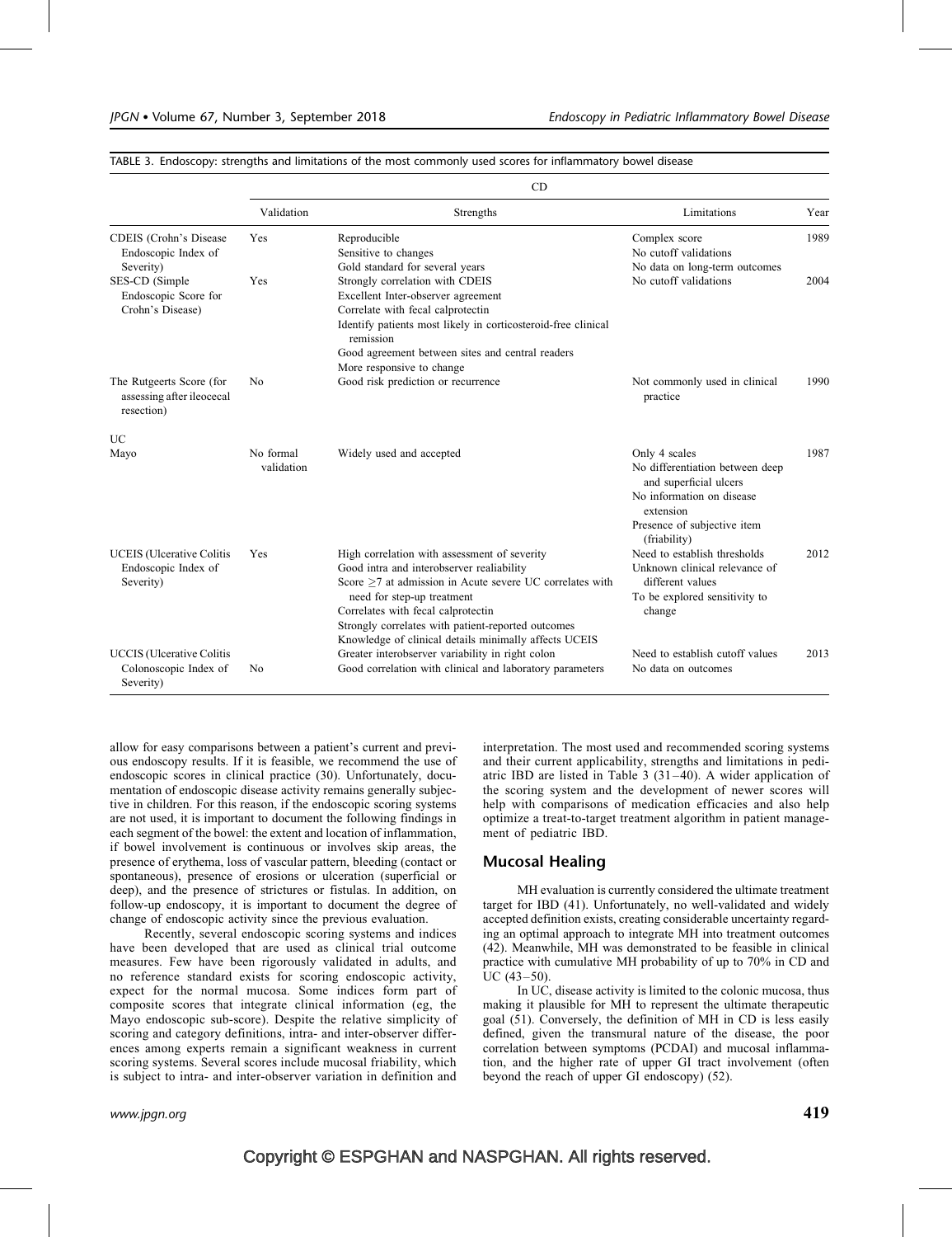Recently, the International Organization for the Study of Inflammatory Bowel Diseases (IOIBD) (41) published a position paper defining the treatment targets and MH definition. For adult patients, MH was described as the absence of all visible ulcers (41). Although this definition is simple to apply in clinical practice, it is relatively insensitive to change and does not allow for a quantification of overall improvement or improvement beyond ulcer healing (53). For this reason, scoring systems are of critical importance in defining MH in clinical practice (27–29). Complete MH is defined as a SES-CD or CDEIS and a Mayo or UCEIS of 0, while a SES-CD or CDEIS  $\leq$ 2 and a Mayo or UCEIS  $\leq$ 1 have been considered endoscopic remission in CD and UC, respectively  $(26,34,42)$ . Nevertheless, a Rutgeerts score value of  $\langle 26, 34, 42 \rangle$ . ered endoscopic remission after surgery in CD (54). Endoscopic remission is practical and a more achievable target in clinical practice; however, MH remains the ideal and potentially the more relevant target. Moreover, in cases where MH or endoscopic remission cannot be achieved, it is important to evaluate at minimum the treatment efficacy by defining the endoscopic response at least.

The IOIBD defines endoscopic response as a decrease in CDEIS >5 or SES-CD  $\geq$ 2 for CD, while a decrease in Mayo endoscopic subscore  $>1$  or in UCEIS  $>2$  for UC (55). Using relative (rather than absolute) changes, endoscopic response is a decrease of at least 50% from baseline. Indeed, a recent post hoc analysis of the SONIC trial showed that endoscopic response could be defined as a decrease of at least 50% from baseline (55).

Few studies have attempted to determine optimal timing for evaluation of MH in CD after a major change of treatment. Recently, Bouguen et al showed that shorter times between endoscopic procedures with consequent adjustments in medical therapy if ulcers were identified were associated with a higher rate of MH (45).

Emerging data also indicate that early MH may be more important than baseline disease severity or timing of drugs for predicting sustained long-term remission (47–48). Projecting these data to endoscopy, achieving MH early in disease is an important target that may ultimately alter the natural history of the disease. Indeed, early MH rather than early treatment drives improved outcome (56).

Moreover, the time frame for MH to occur while on treatment ranged from 10 to 26 weeks, with higher rates of MH seen at later time points from various controlled trials (44,57,58). According to these data, a 26-week (6 month) assessment may be associated with an improved MH rate. The first MH evaluation after a major change of therapy can be performed between 6 and 12 months in CD. Risk stratification of the disease could help define the exact timing. High-risk CD can be defined including younger age at onset, extensive and/or severe disease, previous drug unresponsiveness, and presence of stenosing or penetrating complications (59,60). After appropriate treatment patients at high risk for progression should be reassessed at 6 months for MH (59).

It is important to note that for the purpose of MH, a risk to increase the frequency of endoscopic procedures may exist, making it likely that pediatric IBD patients will undergo multiple episodes of GA (61). Preliminary reports, mainly on animals, have suggested potential long-term negative side effects of GA applied in children (62–67), thus giving reason to pause before complying with this strategy (68–69). On the other hand, a considerable proportion of patients in clinical remission may not have MH and go undetected without endoscopy. A recent pediatric study demonstrates that despite being in clinical remission, up to 30% of patients with IBD revealed active disease on first endoscopy after 1 year. Leaving inflammation untreated in carries a significant risk in long-term outcomes (56). Identifying active patients and altering treatment

may halt disease progression. Similar findings have been shown in a review of the SONIC data and data from clinical practice (45,46,55).

#### SMALL BOWEL ENDOSCOPY Recommendations:

- 1. Capsule endoscopy (CE) is complementary to magnetic resonance enterography (MRE) for evaluating SB inflammation [EL3, RGC]. In suspected CD, either CE or MRE are recommended. [EL3, RGC]. (87% agreement)
- 2. In established CD, MRE may precede or be preferred to CE, especially with risk of stenosis. [EL3, RGC]. (97% agreement)
- 3. In the presence of high clinical suspicion for CD without stenosis, CE should be considered even after a negative MRE, due to the higher sensitivity for mucosal lesions [EL3, RGC]. (92% agreement)
- 4. Before performing CE, intestinal stricture or narrowing must be excluded, as capsule retention is the most relevant side effect of the procedure, although it rarely causes any clinical sequelae. [EL3, RGC]. (95% agreement)
- 5. The use of endoscopic disease activity scores is suggested to facilitate prospective SB CE follow-up and to evaluate response to medical therapy [EL4, RGC]. (82% agreement)
- 6. If intestinal stenosis is suspected or a biopsy is needed due to uncertain CE results, push or balloon-assisted enteroscopy is suggested [adult EL3, pediatric EL4/RGC]. (85% agreement)

#### Practice points:

- 1. There is no accepted protocol for preparation before CE; however, prior bowel cleansing may improve SB visualization. Protocols range from overnight fasting to standard IC bowel preparations. The protocol including low-dose PEG-solution  $(25 \text{ mL/kg}$  up to 1 L the day before) and oral simethicone (just before capsule ingestion) resulted in the best visualization score and is currently suggested.
- 2. CE is approved for the use in children of 2 years and older that are able to swallow the capsule. Positioning of the capsule by endoscopy under GA is usually feasible in children with a body weight of at least 8 kg.
- 3. In suspected CD, the choice to perform CE, MRE or both, depends on local availability and expertise.
- 4. Strictures can be assessed before CE either by MRE, patency capsule or by a combination of these methods. When an intestinal narrowing is suspected by MRE, patency capsule should be performed before CE examination.
- 5. CE findings assist in directing the most effective route of enteroscopy intubation (oral vs anal) according to lesion location.
- 6. The use of Lewis score (LS) is suggested, since it is the most widespread and known score, which can be easily calculated by using CE software. A score  $\langle 135 \rangle$  is designated normal or clinically insignificant mucosal inflammatory change, a score between 135 and 790 is mild, and a score >790 is moderate to severe.
- 7. The choice between CE or enteroscopy could also be dictated by the local availability of procedures and expertise. Nonetheless, due to its lesser invasiveness, CE is usually preferable in the absence of strictures.

# Capsule Endoscopy

CE is a feasible and useful endoscopic procedure for diagnosing intestinal diseases in pediatric patients (70). IC together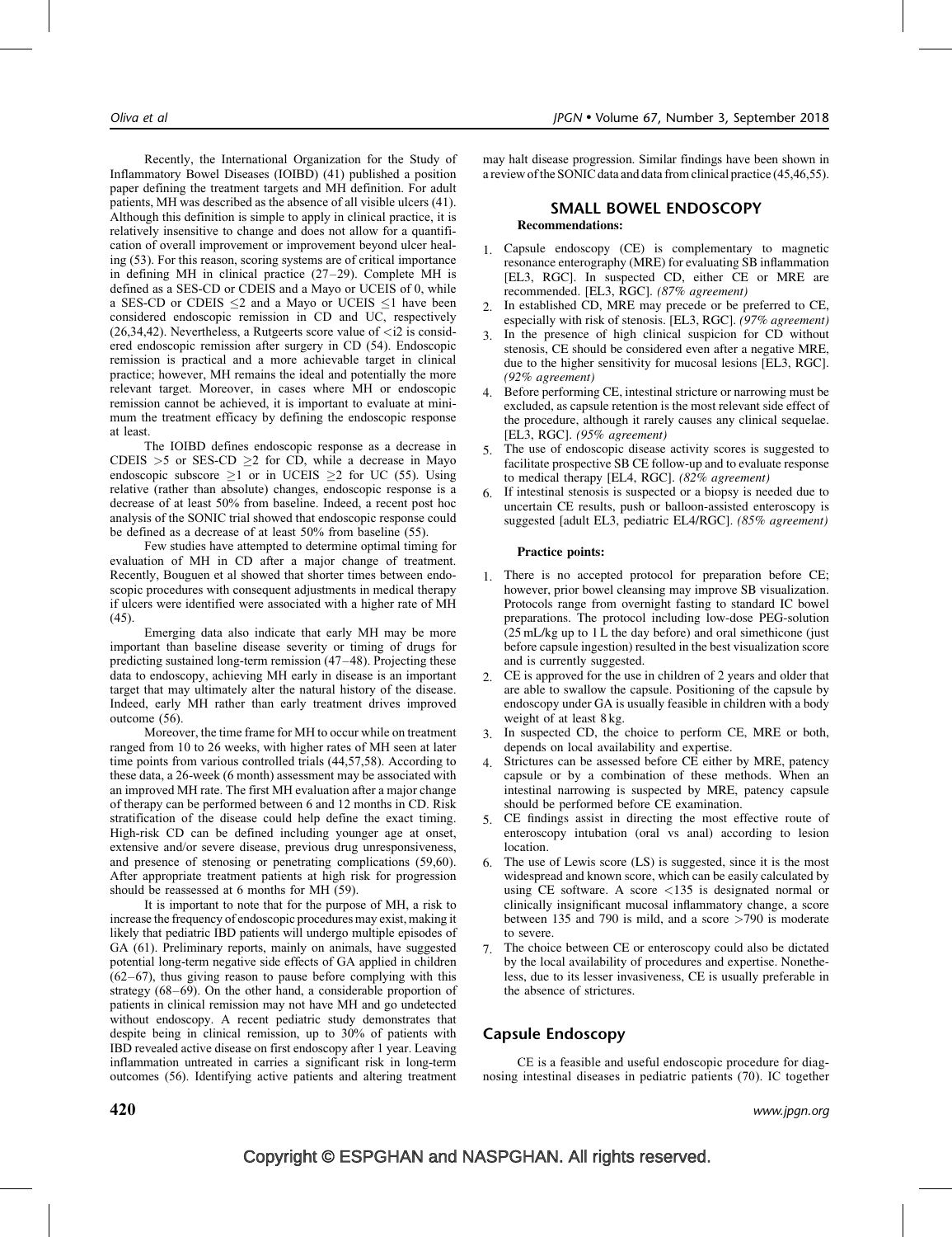with EGD, both with biopsies, still remain the most important and defining endoscopic approach in the diagnosis and management of IBD. To properly define the diagnosis (CD vs UC vs IBDU) and disease phenotype, SB imaging is needed as described in the revised Porto criteria (3). In most patients, MRE would be the method of choice for this part of the diagnostic evaluation. CE, however, has higher sensitivity for mucosal lesions (especially in the proximal SB) and may add conclusive information in defining diagnosis or disease phenotype in case of a negative MRE (71). Conversely, it can rule out IBD due to a high negative predictive value for active SB CD. CE can detect inflammatory changes (aphthous ulcers) of the intestinal mucosa and MH. Identification of the region of the SB cannot always be reliably determined by tracking information provided by external sensors. Furthermore, the SB CE transit time percentage may be more accurate. Pediatric studies  $(71–73)$  have shown that the findings of CE in CD patients result in therapeutic consequences in up to 75% to 92%. Aloi et al, showed that sensitivity and specificity of CE, MRE and contrast enhanced SB ultrasound (SICUS) are similar (74).

Some recent adult studies have shown that CE may be superior to MRE, particularly for the detection of early disease and proximal SB lesions (75–77). For this reason, ESGE recommends CE as the initial modality for investigating the SB in suspected CD without obstructive symptoms or known stenosis. Conversely, in established CD, the ESGE recommends dedicated cross-sectional imaging as first step, leaving CE as a subsequent investigation, if deemed to influence patient management (78).

According to pediatric and adult evidence-based studies, CE can be considered complementary to MRE as it is much more sensitive for evaluating mucosal lesions, while MRE is more specific for extramural and mural findings (79). Indeed, CE can detect residual inflammation even in the presence of normal serum and fecal inflammatory markers (80). It can also confirm SB MH after commencing a new treatment (81).

The capsule is usually expelled within 2 weeks after deployment into the GI tract. Longer intervals are defined as ''capsule retention.'' This seems to be more frequent in pediatric IBDpatients than in adults. It is reported in a mean of 2.5% of pediatric patients, up to 43% in pediatric IBD-patients with malnutrition, and in 37.5% of CD patients with known SB disease (82,83). Possible interventions are endoscopic removal if reachable (eg, stomach or ileal pouch), high volume bowel cleansing, anti-inflammatory treatment with steroids or, in rare cases of bowel obstruction, surgical removal. Mid-SB retention if clinically important can be resolved often by double-balloon enteroscopy retrieval. Long-term retention is described, but rarely is it clinically important. Usually it is more indicative of pathology that requires definitive treatment, particularly if the patient is symptomatic. An individualized approach is advisable depending on the clinical situation of the patient.

A patency capsule is available to avoid capsule retention. The purpose of this tool is to prevent capsule retention by pre-using a ''capsule-dummy'' that dissolves via its 2 open ends and thus be ''crushed'' and expelled by intestinal motility in the case of delayed passage. Its presence in the intestine can either be detected by a special radiofrequency device or x-ray.

Strictures can be assessed before CE either by MRE, patency capsule or by a combination of these methods. Although findings of small-bowel stenosis at MRE may preclude subsequent CE in 27% to 40% of patients with known CD (84), not all strictures actually result in significant mechanical obstruction and the use of the patency capsule may help to identify patients who are at increased risk of capsule retention (85,86).

A recent adult study shows that MRE has a high negative predictive value and sensitivity for patency capsule retention. When capsule retention is suggested by MRE, patency capsule should be performed before the CE examination. The maximal stricture length  $(>10 \text{ cm})$  and the number of pre-stenotic dilations were found to be the most predictive imaging features for patency capsule retention (87).

CE is approved for children 2 years and older. Nevertheless, case series report successful use in children with a minimal age of 8 months or a minimal weight of 7.9 kg (88). Swallowing the capsule can be achieved by most children (89). In the majority of younger children, an application device is needed to front load the capsule to the endoscope releasing it directly into the duodenum. Mean SB transit times are reported in the range between 175 mins to 401 mins (82).

No generally accepted pre-CE protocol exists at this time. CE manufacturers did not recommend pre-procedure purgative use for CE. The recommended requirements were only a low fiber diet with clear liquids and a 12-hour fast on the day before. Over the last few years, different randomized controlled studies have addressed the question of whether purgatives improve mucosal visibility, diagnostic yield and completion rate (90–96). To date, 4 meta-analyses have concluded that the ingestion of 2 liters of PEG solution prior to capsule leads to improved visibility of the SB mucosa. However, the evidence relating to completion rates and diagnostic yield is still inconclusive and the optimal timing for purgative use is yet to be established (97–101). The only pediatric RCT, (102) recommends bowel-cleansing with 25 mL/kg PEG-solution (up to 1 L) the evening before the examination with an overnight fast and subsequent 20 mL oral simethicone just before ingestion/application, as this resulted in the best visualization score. The same protocol has been recently endorsed by both NASPGHAN and ESGE (103). Other standard IC cleansing regimes are probably just as effective, although simethicone is recommended to decrease bubble artifact.

## Capsule Endoscopy Scoring System

Recent adult guidelines recommend the use of validated endoscopic scoring indices for the assessment of small-bowel inflammatory activity in patients with CD undergoing CE (78). These scores aim to standardize the description of lesions in CE reports, hence increasing inter-observer agreement and providing a reproducible method for assessment of endoscopic activity that could be used to stratify disease severity, guide the decision in the appropriate medical management to monitor the response to therapy and evaluate MH in SB (78,104,105). Nevertheless, these scoring systems results are not diagnostic due to the lack of specificity of the evaluated parameters and should instead be integrated in the appropriate clinical context (41,78). LS and CE Crohn's Disease Activity Index (CECDAI) are the 2 validated scores currently available to assess inflammatory changes in small-bowel mucosa (104,106–109). Few studies have compared both scores (97), and the majority of literature references the LS. For this reason, the LS may be used for diagnosis in clinical practice, staging, follow-up and therapeutic assessment of pediatric patients with SB CD. A score <135 is designated normal or clinically insignificant mucosal inflammatory change, a score between 135 and 790 is mild and a score  $>790$  is moderate to severe (104,107,109,110).

## Enteroscopy

Enteroscopy (ES) is mainly used in adult patients, although some pediatric studies report diagnostic yield and safety in selected patients with suspected CD (111–112). Large prospective studies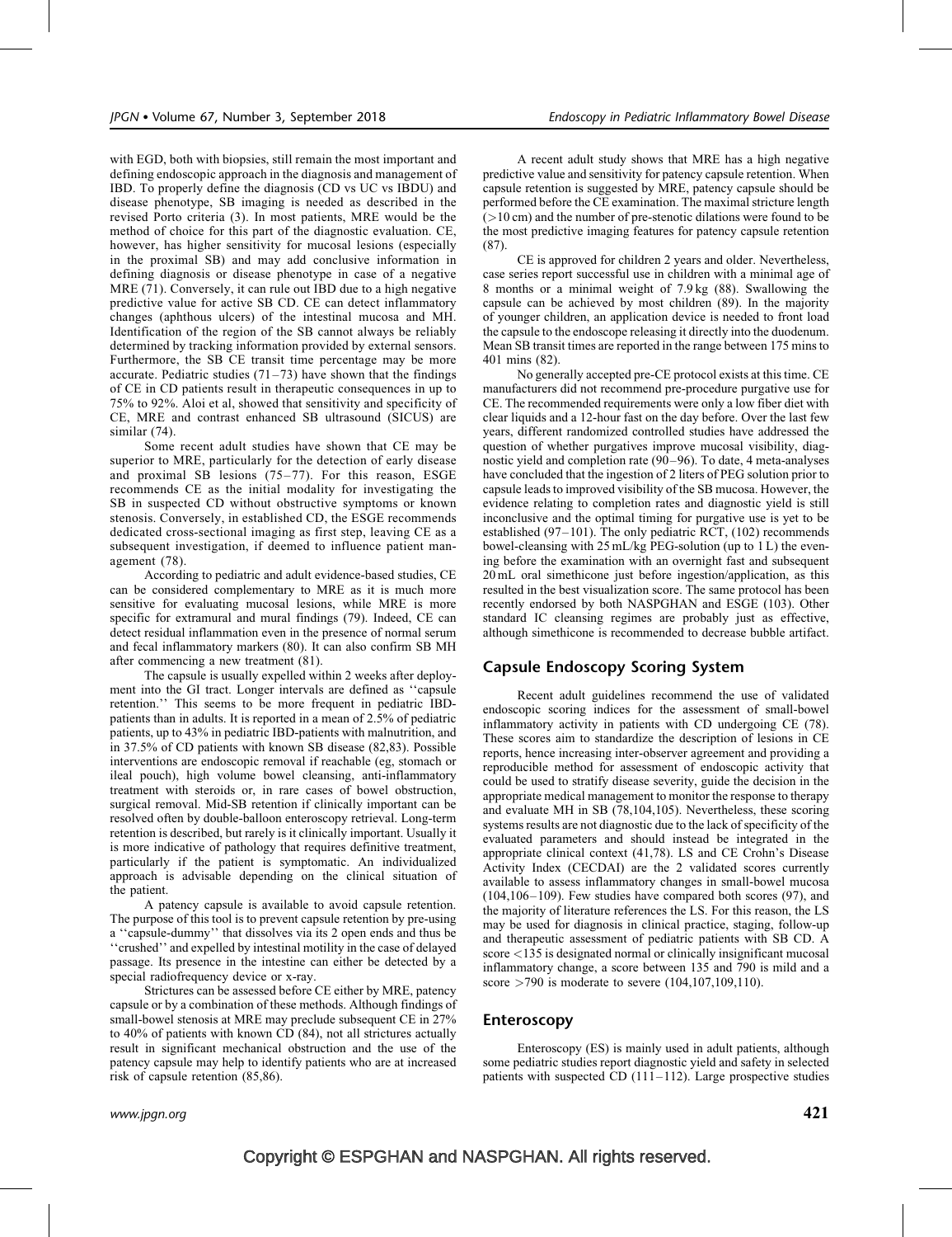are necessary to identify the role of ES in the diagnostic algorithm of IBD in children. Certainly CE may be complemented by tissue acquisition by ES, although for simple diagnostic purposes CE is the first line investigation. ES should not be used as an initial SB diagnostic test for suspected IBD unless significant small intestinal strictures, which are present that would be a contraindication to CE use. No validated ES scores have been developed for diagnosis or assessment of severity of SB CD. Firm evidence of the role of ES in IBDU is lacking (113).

ES is indicated to obtain mid small intestinal biopsies, to perform therapeutic procedures such as balloon dilation of stenosis, or when a suspected obstruction or narrowing prevents application of CE. Pediatric endoscopists are gaining experience with this technique. However, in some centers ES is still performed by adult practitioners (114), who should be fully educated in specific aspects of pediatric IBD. In general, the decision whether to perform CE or ES in pediatric IBD may depend on local availability and expertise (113). Nonetheless, due to its lesser invasiveness, CE is usually preferable in the absence of strictures. General considerations specific to ES procedures in children (eg, age limitations, GA, instrument(s) employed) should be considered when deciding whether or not to perform this procedure. ES is safe in both adults and children; however, it is associated with higher risk compared to CE (115–119). CE findings may help direct the most effective route of ES intubation (oral vs anal), although both approaches may be required (120–122).

# THERAPEUTIC ENDOSCOPY

## Recommendations:

(1) Endoscopic balloon dilation is suggested in short  $(\leq 4 \text{ cm})$  and reachable strictures. [adult EL2, pediatric EL3 RGC]. (82% agreement)

#### Practice points:

- (2) In case of longer  $(>4 \text{ cm})$ , primary, and/or multiple strictures, it is recommended to avoid endoscopic balloon dilations (EBDs) due to the higher risk of complications and lower success rate
- (3) Before EBD, it is recommended to characterize the number, nature (inflammatory vs fibrotic) and length of the strictures by using MRE or small intestine contrast ultrasonography.
- (4) It is suggested to refer patients to surgery (resection/ strictureplasty) or EBD taking into account the procedural expertise of the endoscopist, patient preference, the probability of success, and the specific nature of the stricture.
- (5) In presence of fistulizing disease and abscesses at or adjacent to the site of the procedure, EBD is not recommended due to the increased risk of perforation.
- (6) Using intra-lesional injections of corticosteroids or infliximab during endoscopic balloon dilatation or intra-luminal stents is not recommended due to insufficient evidence.

Approximately 50% of patients with CD will require surgical intervention within 10 years from initial diagnosis, primarily due to stricturing and penetrating complications (123–125). Stricturing disease has been demonstrated to be an independent risk for the need of surgery with a cumulative risk of 64% after 10 years (126). In CD, strictures are typically found in the TI, colon and in surgical anastomoses (127). Even though intestinal strictures are not as common in pediatric CD as in adult CD, these are still a major cause of morbidity and one of the leading causes for surgery with a cumulative incidence of 20% 10 years after diagnosis (128). In general, the term ''Therapeutic Endoscopy'' in IBD refers to endoscopic dilatation or stenting of strictures in CD. It is widely accepted that the treatment of choice for permanent non-inflammatory fibro-stenotic strictures in CD, surgery is most commonly a limited ileo-colonic resection (129) with surgical strictureplasty as an alternative approach to preserve bowel length (130). Few pediatric reports are available regarding post-operative recurrence rate (131). Adult-based literature indicates a high rate of recurrence resulting in reoperation (123,132). Over the last 20 years, EBD has emerged as a safe and effective alternative to surgery in adult CD, particularly in cases of ileocecal and anastamotic strictures (133–158). Immediate technical success of EBD defined as the ability to pass through the stricture with the scope, varies between 86% and 94% in different series (133,157). The cumulative long-term success defined as surgeryfree rates following EBD ranges between 83% and 87%, 58% and 72%, and 64% and 58% at 1, 3, and 5 years, respectively (133– 158). In the only published pediatric study (159) describing 29 patients undergoing EBD, a 1-year surgical rate was reported as 14%, in concordance with adult data. Stricture recurrence rates of strictures requiring re-dilatation following EBD are reported to be 20% to 30%, 50% to 60%, and up to 70% at 1, 3, and 5 years, respectively (136,138,142,154,157). With the lack of controlled trials comparing EBD to surgical techniques, insufficient evidence exists to conclude whether these rates are comparable to post-surgical recurrence that is reported as 45% at 5 years (153). Median time for surgery and re-dilation following EBD in patients with recurrent strictures has been reported as 12.8 to 14.5 and 14 months, respectively (156,157).

Surgery-free outcome is reported to be the highest when stricture length is <4 cm and when EBD is performed for anastomotic strictures (133,145,146,150). It is not clear whether outcome is affected by factors such as concurrent medical therapy, smoking status and disease activity (151,156,160,161), even though smoking was suggested as a risk factor for recurrence (143,160). Nevertheless, longer CD duration and higher C-reactive protein levels are reported to be associated with an increased need for subsequent surgery following EBD (159). It is also not clear whether recurrence rates differ between primary and anastomotic strictures (155,161). Two recent studies show a significantly lower long-term success rate in patients with a primary stricture of the ileocecal valve or the terminal ileum (145,157). The presence of a stricture on the ileocecal level was reported as a negative predictive value in the long term with a higher rate of surgery (154).

The reported complication rate, including bowel perforation and significant bleeding (133), is approximately 2% for EBD compared with a 5% complication rate in strictureplasty (153). The presence of fistulizing disease and abscesses at or adjacent to the site of procedure are considered contraindications to EBD since both are believed to increase the risk of perforation (132).

Procedural aspects including balloon caliber, duration and number of dilatations required are variable (132), although most studies used a caliber of up to 18 mm with a maximal caliber of 25 mm. A recent study shows excellent results with balloons used for dilatation up to 18 mm, no more than 90 seconds of insufflation time, and no more than 6 dilatations per session (156). It seems that the risk of more complications is increased when using larger balloons  $(>20$  mm)  $(141)$ .

Intra-lesional injection of infliximab (162,163) or steroids (159,164–167) to improve the long-term efficacy of EBD has been reported and reveal variable results. In the only pediatric study using EBD published to-date (159), 29 patients were randomized to receive intrastricture injection of corticosteroid or placebo after EBD. The 2 groups statistically differed in the time free of redilatations and for time free of surgery after EBD, which were worse in the placebo group (159). One report suggests that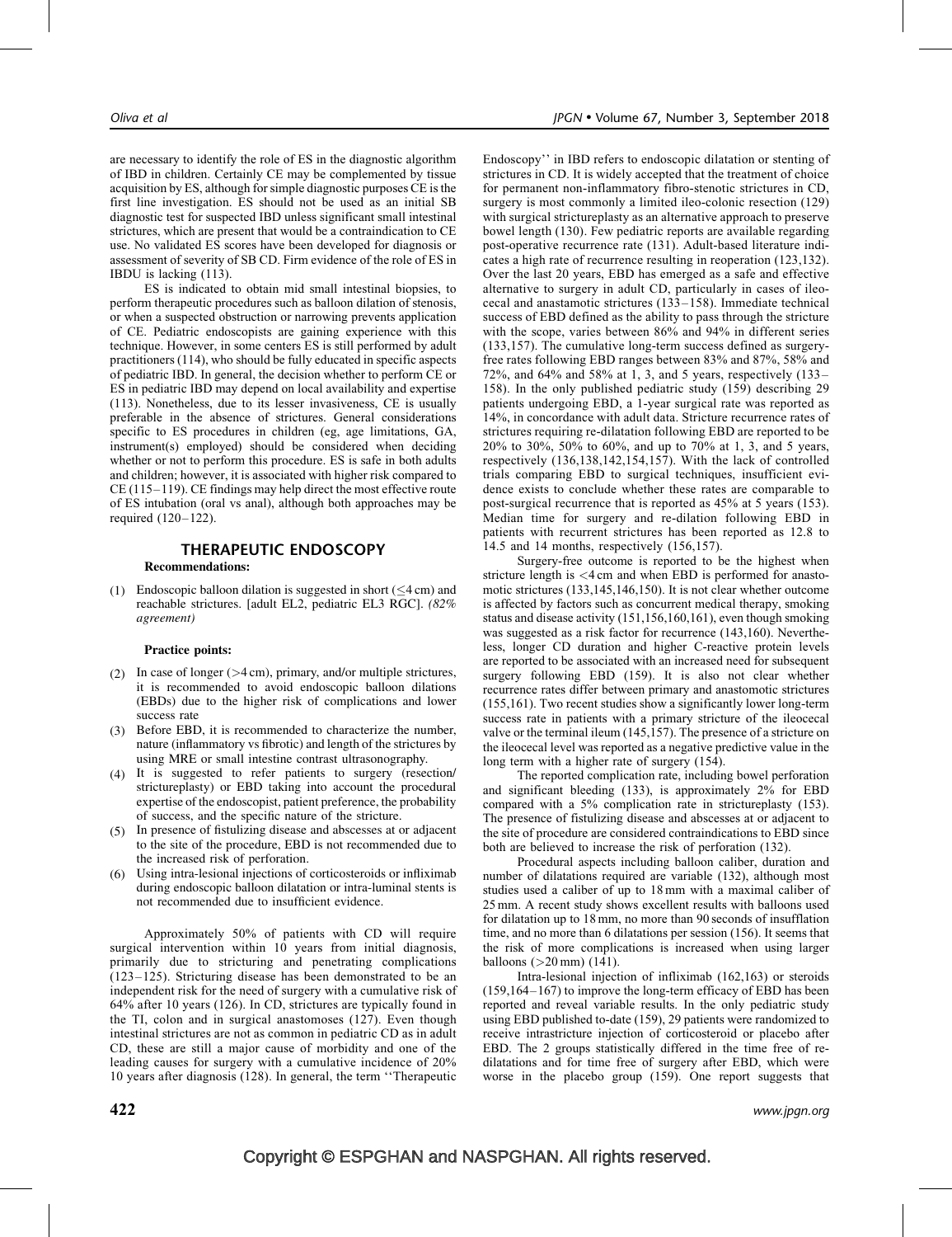postdilation topical application of the anti-fibrotic Mitomycin C may be of value; however, this needs further verification (168).

Only a few uncontrolled studies report on intraluminal stents for adult CD with no control groups (169–172). The current evidence is not strong enough to support recommendations for using stents for pediatric CD strictures.

In UC, following ileal-pouch anal anastomosis, mechanical, inflammatory and function complications can occur. One of the mechanical complications is the ileal-pouch stricture, which has been reported in 10% to 40% of cases (173). Two common locations prone to develop strictures are (1) the pouch-anal anastomosis (pouch outlet) and pouch inlet at the junction of the neo-terminal ileum, and (2) within the pouch. Management of the pouch strictures, especially inlet stricture, can be challenging. Limited data regarding endoscopic management of pouch strictures are available, although EBD is evolving as a comparably effective alternative to surgical strictureplasty in adults (174). Preliminary evidence suggests similar complication rates but with higher recurrence rate following EBD (174). Currently, no scientific evidence supports the use of EBD in ileal-pouch strictures in children.

#### CANCER SURVEILLANCE

#### Recommendations:

- (1) A surveillance program is suggested in pediatric UC after 10 years from the onset of disease. Surveillance may start as early as 8 years in older children  $(>16$  years) if any of the following risk factors are present: extensive colitis; high burden of the colitis over time (a factor of severity and chronicity); and family history of colorectal cancer in a firstdegree relative at <50 years [EL5, adults EL2; RGC]. (85% agreement)
- (2) In IBD cases with concurrent primary sclerosing cholangitis (PSC), surveillance IC may be considered annually or at least bi-annually, starting from the time of PSC diagnosis or shortly thereafter. In children <12 years of age, surveillance could, however, be postponed depending on to the presence of individual risk factors (disease duration, family history, severity of the disease over time and disease extent) [EL4; RGC]. (90% agreement)
- (3) The endoscopic procedure for surveillance examination should be performed in a quiescent period of the disease to minimize false positive interpretation of dysplasia [EL4; RGC]. (95% agreement)

#### Practice points:

The screening program should be performed by an experienced pediatric or adult gastrointestinal endoscopist.

- (1) Surveillance intervals should be individualized according to a risk stratification (extensive colitis; high burden of the colitis over time; and family history of colorectal cancer): annually in those at high risk  $(>2$  factors); every 3 years in those with an intermediate risk  $(>1$  factor); and every 5 years in those without any risk factors.
- (2) The combination of high definition (HD) IC and/or chromoendoscopy with indigo carmine or methylene blue spraying is recommended for performing surveillance when possible, otherwise, Narrow Band Imaging (NBI) can also be used. Chromoendoscopy can help target discrete macroscopic lesions.
- (3) Confocal laser endomicroscopy (CLE) may have a role in characterizing lesions identified during surveillance.
- When HD endoscopy or chromoendoscopy is not available, a high number of random biopsies along the entire colon  $(2-4)$

biopsies of 4 segments each 10 cm) should be obtained. Extra biopsies can be obtained from strictured, raised, or colorchanged areas in the colorectal mucosa.

Recommendations for endoscopic surveillance for colorectal cancer (CRC) to date include variables, such as starting time of the program, interval of colonoscopies, best endoscopic technique and management of the mucosal abnormalities detected can vary.

It is widely agreed that surveillance IC should be recommended 8 years after diagnosis, thus pediatric gastroenterologists may still be involved since many patients in the pediatric age range experience an early disease onset (26).

Individuals who have had a long-standing history of colonic IBD have an increased risk of developing colorectal cancer (CRC) compared with the general population. Moreover, a recent pediatric report demonstrated that this risk is higher even for other type of cancers (175).

A longer duration of colitis seems to increase the risk of IBDassociated CRC; previous data show a cumulative rate of 1.6%, 8.3%, and 18.4% at 10, 20, 30 years, respectively (176). Recent reports indicate a decline in this rate to 2.5%, 7.6%, and 10.8% at 20, 30 and 40 years, respectively (177). Lakatos et al reported a cumulative risk of 0.6%, 5.4%, and 7.5% at 10, 20, and 30 years in a Hungarian IBD population (178). Interestingly, the incidence rate of CRC in UC seems to be declining, that is, 2-to-3 times higher than that of the general population (179). It is tempting to suggest that optimizing inflammation-suppressing therapy and endoscopic surveillance could explain this reduced incidence.

Other independent risk factors for CRC include the extent and severity of mucosal inflammation. Ekbom et al reported a standardized incidence ratio (SIR) for CRC of 1.7 for proctitis, 2.8 for left-sided disease and 14.8 for pancolitis (180), whereas Soderlund et al documented SIR of 1.7 for proctitis and 5.6 for pancolitis (181). In a case-control study, Rutter et al found a significant correlation between disease severity and cancer risk (OR of 2.5 for colonoscopic and OR of 5.1 for histological inflammation) (182). Postinflammatory polyps are a marker of inflammation and are therefore also associated with an increased CRC risk. Family history of CRC will also increase risk (by 2–3-fold) (183). A meta-analysis suggests that PSC is a further independent risk factor for IBD-associated CRC with an OR of 4.04 when compared with UC without PSC (184).

Patients with PSC and UC have a greater risk of malignancies, such as colorectal cancer and cholangiocarcinoma (8%–30% of UC patients with long-standing PSC) (185,186). A recent European study on cancer and mortality in children has demonstrated many cases associated with PSC (187). PSC is associated with more extensive disease, thus predisposing to greater cancer risk (188) even though the disease course of the colitis is milder when associated with PSC. The higher colectomy rate in these patients is secondary to dysplasia and CRC. Older age at PSC diagnosis increases the risk of colonic neoplasia (188).

Childhood age at diagnosis of colitis may be an independent risk factor for IBD-associated CRC. In a meta-analysis, Eaden et al reported on 5 studies with pediatric follow-up data (177). The average age of onset of UC was 10 years and mean duration of follow-up was 12 years. The overall incidence of CRC for any child was 6/1000 person years duration (pyd). The cumulative probability of any child developing cancer was 5.5%, 10.8%, and 15.7% at 10, 20, and 30 years, respectively. Ekbom et al also found young age to be associated with an increased risk of developing CRC (180). When adjusted for disease extent, they calculated an SIR of 0.51 with each increase in age group. This age association has, however, not been consistently found. For example, Rutter et al found risk to increase with age of onset (177,178,189,190).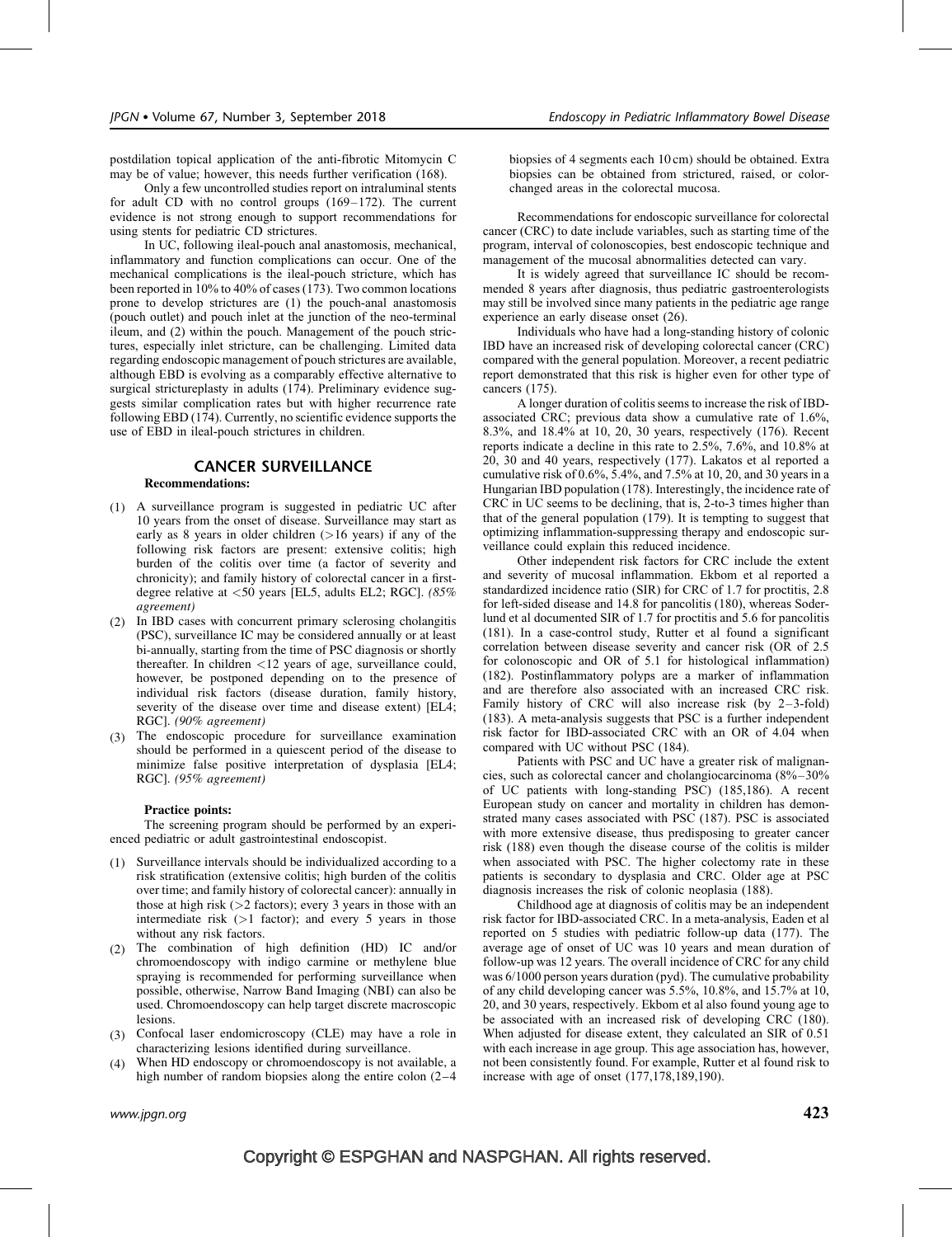Although the pediatric phenotype is often characterized by extensive and severe disease and the younger age is associated with increased risk of CRC, only a few childhood-onset CRCs associated with IBD have been reported (181–183,191). de Ridder et al recently conducted a multinational-based survey of cancer and mortality in pediatric IBD on behalf of the ESPGHAN Porto Working Group. Among 18 cases with a diagnosis of cancer under the age of 19, colonic adenocarcinoma was reported only in 1, a boy diagnosed with UC at 3 years who subsequently developed cancer at 16 years (187).

The paucity of pediatric CRCs is consistent with the findings of a recent systematic review of the natural history of pediatric onset IBD (191). Only 1 CRC was reported in the pediatric age group, a 15-year old child, 3 years after a diagnosis of UC (192). In the other cases, cancer developed in adulthood (193–197). A recent population-based study of the EPIMAD registry, including 698 children with IBD (529 CD) followed for a median of 11.5 years, documented 9 cancer cases (2 CRCs) (198). None of the colon cancers, however, presented in childhood. For all these factors, it seems reasonable to consider a surveillance program in children after 10 years from diagnosis. In cases that include a history of extensive and untreatable colitis over time (a factor of severity and chronicity) and with a family history of colorectal cancer in a first-degree relative at <50 years, the surveillance program may be considered after 8 years from diagnosis in older children  $($ >16 years) with the same adult protocol (26).

The endoscopy program of surveillance has significantly decreased the incidence of CRC in IBD mainly with the advent of novel techniques (199,200).

Macroscopic abnormalities of colonic mucosa of IBD patients are not readily detected in cases of dysplasia, but rather is found primarily in flat dysplasia. Careful examination may sometimes reveal slight modifications of the submucosal vessels, an achromic plaque or an erythematous area with a granular appearance, nodules or a pseudovillous appearance (201,202).

Dysplasia-associated lesions or masses (DALM) are raised lesions that can be seen as irregular mucosal surface, nodules, or sessile or more rarely, pedunculated polyps (203,204). The latter are difficult to distinguish from either inflammatory pseudopolyps or sporadic colonic adenomas.

Globally, the sensitivity of dysplasia detection is reported to be between 20% and 72% (205,206). As the most frequent dysplastic lesions during IBD are almost invisible, adult guidelines recommend performing a high number of random biopsies along the entire colon (207). Extra biopsies can be obtained from strictured, raised, or color-changed areas in the colorectal mucosa (177,208–212). However, this method can be time consuming and laborious.

Different chromoendoscopy techniques have been developed, using indigo carmine or methylene blue coloration of the colon by endoscopic spraying to improve sensitivity (211,213,214). Indigo carmine is a superficial contrast that reveals slight modifications of the mucosa surface, while methylene blue is massively absorbed by normal mucosal, which does not color inflammatory and dysplastic areas. Using these mucosal dyes, analysis of the pit pattern is easier, allowing differentiation of a dysplasic lesion from normal mucosa with a sensitivity and specificity of approximately 90% (214,215).

Chromoendoscopic analysis can also be performed using new endoscopic techniques, which aim at visualizing detailed surface architecture of the mucosa, vascular patterns, and even the cellular and subcellular structures in real time. Precise observation and targeted biopsy are possible with the progress of novel technologies, with HD endoscopy evolving into the standard tool that is widely used in clinical practice and is often combined with chromoendoscopy or NBI. More sophisticated imaging techniques such as CLE are widely used, but experience is limited to a few documented reports and centers. Only 1 study reports the application of CLE in children (216); most data come from adult literature (217,218).

Although NBI and focused chromoendoscopy increase the detection rate of high-grade dysplasia among sporadic adenomas (219), these optical chromoendoscopy techniques are less accurate than dye-based chromoendoscopy to diagnose IBD-associated dysplasia (220).

At the histological level, dysplasia is defined as an epithelial neoplasia with no invasion of the lamina propria (221), defined by histopathology as indefinite, low and high dysplasia (222).

No clear evidence exists to suggest that endoscopic surveillance of dysplasia decreases mortality due to CRC in IBD patients, even if carcinomas are detected at an earlier stage (180,222).

The frequency of endoscopic surveillance is not clearly defined. Recently it has been suggested that two-thirds of IBDassociated CRC cases can arise from an insufficient surveillance strategy, including poor bowel preparation and inadequacy of both surveillance interval and dysplasia management (223). Considering the lack of sufficient experience in this field, pediatricians should plan and perform the screening program together with an endoscopy surveillance expert.

#### CONCLUSIONS AND FUTURE PERSPECTIVES

Endoscopic techniques will be increasingly utilized in the management of pediatric IBD in the near future, particularly with the advent of ''tight control'' of the disease transforming our concept of therapeutic targets (224). For this reason, the use of new and non-invasive technologies is increasing over the time. Colon capsule endoscopy (CCE) is a novel technique to examine the colon (225). The application of colon capsule in the assessment of pediatric IBD is yet to be determined. An initial report is promising with a high specificity (100%) and sensitivity (96%) compared with IC (226). However, this contrasts with lower diagnostic yields in adult IBD studies (227,228). Bowel cleansing and a small risk of retention are the possible drawbacks (227). Despite these limitations, CCE offers another option to examine the pediatric large bowel where IC cannot be completed, except in the presence of strictures.

Although CCE is primarily aimed at the assessment of the colon, images of the entire GI tract can be obtained. This has prompted interest in establishing its potential for pan-intestinal endoscopy (229–230). Recently, CCE has proven to be effective in evaluating both SB and colon in pediatric CD in compared with other imaging modalities and standard IC. CCE allows assessment of the entire GI tract with a high diagnostic accuracy (sensitivity of 89% and specificity of 92%) (231). Hence, CCE may be considered as a noninvasive means to evaluate both SB and colon as ''onestep'' device. The combined CCE may also alter the monitoring of pediatric IBD, with the potential benefit to reduce costs and the need for anesthesia.

Based on these emerging data on the usefulness of panenteric endoscopy for monitoring IBD, a SB and colon (SBC) capsule was designed to image the SB and colon, replacing multiple diagnostic procedures in CD patient management without sedation. The SBC capsule is similar to the CCE in all its hardware components, although it differs in its operational mode and is specifically designed to provide complete coverage of the SB in addition to the colon. Preliminary data in 66 adult CD suggest that the diagnostic yield for SBC may be higher compared with standard IC (83.3% vs 69.7%, respectively). Further prospective studies are, however, needed to corroborate these data, especially in pediatrics.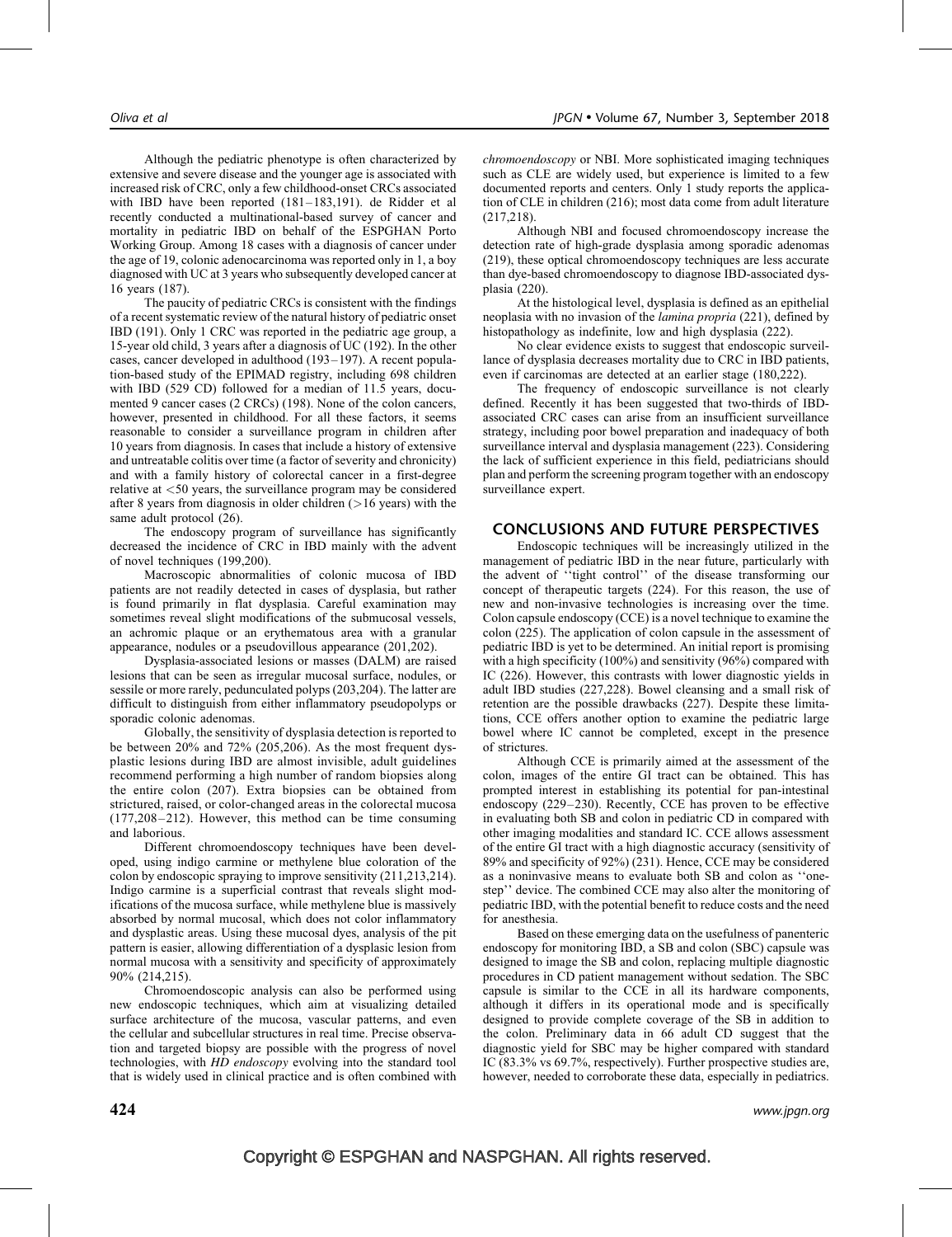The advent of these non-invasive technologies may change techniques to monitor IBD activity. Indeed, a recent pediatric study confirmed the ability of CCE in guiding therapy in a treat-to-target strategy of pediatric IBD, demonstrating a significant increase of MH and deep remission rate (232).

The challenge to use more minimally invasive endodiagnostic tools in children will be maintained going forward (233). Use of these tools will be weighed against their lack of tissue histology (59).

Endoscopy in pediatric IBD provides a more definitive diagnosis and disease extent evaluation, assesses therapeutic efficacy and leads to a targeted therapy, which lessens complications and progression. Future studies will confirm these goals and help establish the best time-points and modalities for the application of endoscopy in a treat-to-target strategy of IBD in children, adolescents, and young adults.

#### REFERENCES

- 1. Thomson M, Tringali A, Landi R, et al. Pediatric Gastrointestinal Endoscopy: European Society of Pediatric Gastroenterology Hepatology and Nutrition (ESPGHAN) and European Society of Gastrointestinal Endoscopy (ESGE) Guidelines. J Pediatr Gastroenterol Nutr 2017;64:133–53.
- 2. Levine A, Koletzko S, Turner D, et al. ESPGHAN Revised Porto criteria for the diagnosis of inflammatory bowel disease in children and adolescents. J Pediatr Gastroenterol Nutr 2014;58:795–806.
- 3. Shaoul R, Karban A, Reif S, et al. Disease behavior in children with Crohn's disease: the effect of disease duration, ethnicity, genotype, and phenotype. Dig Dis Sci 2009;54:142–50.
- 4. de Bie CI, Buderus S, Sandhu BK, et al., EUROKIDS Porto IBD Working Group of ESPGHAN. Diagnostic workup of paediatric patients with inflammatory bowel disease in Europe: results of a 5 year audit of the EUROKIDS registry. J Pediatr Gastroenterol Nutr 2012;54:374–80.
- 5. Holtman GA, Lisman-van Leeuwen Y, Day AS, et al. Use of laboratory markers in addition to symptoms for diagnosis of inflammatory bowel disease in children: a meta-analysis of individual patient data. JAMA Pediatr 2017;171:984–91.
- 6. Hummel TZ, ten Kate FJ, Reitsma JB, et al. Additional value of upper GI tract endoscopy in the diagnostic assessment of childhood IBD. J Pediatr Gastroenterol Nutr 2012;54:753–7.
- 7. Kovacs M, Muller KE, Arato A, et al., Hungarian IBD Registry Group (HUPIR). Diagnostic yield of upper endoscopy in paediatric patients with Crohn's disease and ulcerative colitis. Subanalysis of the HUPIR registry. J Crohns Colitis 2012;6:86–94.
- 8. Magro F, Langner C, Driessen A, et al. European consensus on the histopathology of inflammatory bowel disease. J Crohns Colitis 2013;7:827–51.
- 9. Thakkar K, Lucia CJ, Ferry GD, et al. Repeat endoscopy affects patient management in pediatric inflammatory bowel disease. Am J Gastroenterol 2009;104:722–7.
- 10. Ho GT, Mowat C, Goddard CJ, et al. Predicting the outcome of severe ulcerative colitis: development of a novel risk score to aid early selection of patients for second-line medical therapy or surgery. Aliment Pharmacol Ther 2004;19:1079–87.
- 11. Schechter A, Griffiths C, Gana JC, et al. Early endoscopic, laboratory and clinical predictors of poor disease course in paediatric ulcerative colitis. Gut 2015;64:580–8.
- 12. Turner D, Griffiths AM, Veerman G, et al. Endoscopic and clinical variables that predict sustained remission in children with ulcerative colitis treated with infliximab. Clin Gastroenterol Hepatol 2013;11:1460–5.
- 13. Ashorn S, Honkanen T, Kolho KL, et al. Fecal calprotectin levels and serological responses to microbial antigens among children and adolescents with inflammatory bowel disease. Inflamm Bowel Dis 2009;15:199–205.
- 14. Bunn SK, Bisset WM, Main MJ, et al. Fecal calprotectin: validation as a noninvasive measure of bowel inflammation in childhood inflammatory bowel disease. J Pediatr Gastroenterol Nutr 2001;33:14–22.
- 15. Hanai H, Takeuchi K, Iida, et al. Relationship between fecal calprotectin, intestinal inflammation, and peripheral blood neutrophils in patients with active ulcerative colitis. Dig Dis Sci 2004;49:1438–43.
- 16. Røseth AG, Aadland E, Jahnsen J, et al. Assessment of disease activity in ulcerative colitis by faecal calprotectin, a novel granulocyte marker protein. Digestion 1997;58:176–80.
- 17. D'Haens G, Ferrante M, Vermeire S, et al. Fecal calprotectin is a surrogate marker for endoscopic lesions in inflammatory bowel disease. Inflamm Bowel Dis 2012;18:2218–24.
- 18. Turner D, Levine A, Escher JC, et al. Management of pediatric ulcerative colitis: joint ECCO and ESPGHAN evidence-based consensus guidelines. J Pediatr Gastroenterol Nutr 2012;55:340–61.
- 19. Issa M, Vijayapal A, Graham MB, et al. Impact of Clostridium difficile on inflammatory bowel disease. Clin Gastroenterol Hepatol 2007;5: 345–51.
- 20. Rahier JF, Magro F, Abreu C, et al. Second European evidence-based consensus on the prevention, diagnosis and management of opportunistic infections in inflammatory bowel disease. J Crohns Colitis 2014;8:443–68.
- 21. Turner D, Mack D, Leleiko N, et al. Severe pediatric ulcerative colitis: a prospective multicenter study of outcomes and predictors of response. Gastroenterology 2010;138:2282–91.
- 22. Turner D, Travis SP, Griffiths AM, et al. Consensus for managing acute severe ulcerative colitis in children: a systematic review and joint statement from ECCO, ESPGHAN, and the Porto IBD Working Group of ESPGHAN. Am J Gastroenterol 2011;106:574–88.
- 23. Shen B, Achkar JP, Lashner BA, et al. Irritable pouch syndrome: a new category of diagnosis for symptomatic patients with ileal pouch-anal anastomosis. Am J Gastroenterol 2002;97:972–7.
- 24. De Cruz P, Kamm MA, Hamilton AL, et al. Crohn's disease management after intestinal resection: a randomised trial. Lancet 2015;385:1406–17.
- 25. Rutgeerts P, Geboes K, Vantrappen G, et al. Natural history of recurrent Crohn's disease at the ileocolonic anastomosis after curative surgery. Gut 1984;25:665–72.
- 26. Annese V, Daperno M, Rutter MD, et al. European evidence based consensus for endoscopy in inflammatory bowel disease. J Crohns Colitis 2013;7:982–1018.
- 27. Dulai PS, Levesque BG, Feagan BG, et al. Assessment of mucosal healing in inflammatory bowel disease: review. Gastrointest Endosc 2015;82:246–55.
- 28. Samaan MA, Mosli MH, Sandborn WJ, et al. A systematic review of the measurement of endoscopic healing in ulcerative colitis clinical trials: recommendations and implications for future research. Inflamm Bowel Dis 2014;20:1465–71.
- 29. Khanna R, Khanna R, Bouguen G, et al. A systematic review of measurement of endoscopic disease activity and mucosal healing in Crohn's disease: recommendations for clinical trial design. Inflamm Bowel Dis 2014;20:1850–61.
- 30. Mazzuoli S, Guglielmi FW, Antonelli E, et al. Definition and evaluation of mucosal healing in clinical practice. Dig Liver Dis 2013;45:969–77.
- 31. Schroeder KW, Tremaine WJ, Ilstrup DM. Coated oral 5-aminosalicylic acid therapy for mildly to moderately active ulcerative colitis. A randomized study. N Engl J Med 1987;317:1625–9.
- 32. Travis SP, Schnell D, Krzeski P, et al. Developing an instrument to assess the endoscopic severity of ulcerative colitis: the Ulcerative Colitis Endoscopic Index of Severity (UCEIS). Gut 2012;61:535–42.
- 33. Samuel S, Bruining DH, Loftus EV Jr et al. Validation of the ulcerative colitis colonoscopic index of severity and its correlation with disease activity measures. Clin Gastroenterol Hepatol 2013;11:49–54.
- 34. Vuitton L, Peyrin-Biroulet L, Colombel JF, et al. Defining endoscopic response and remission in ulcerative colitis clinical trials: an international consensus. Aliment Pharmacol Ther 2017;45:801–13.
- 35. Thia KT, Loftus EV Jr, Pardi DS, et al. Measurement of disease activity in ulcerative colitis: interobserver agreement and predictors of severity. Inflamm Bowel Dis 2011;17:1257–64.
- 36. Mary JY, Modigliani R. Development and validation of an endoscopic index of the severity for Crohn's disease: a prospective multicentre study. Groupe d'Etudes Therapeutiques des Affections Inflammatoires du Tube Digestif (GETAID). Gut 1989;30:983–9.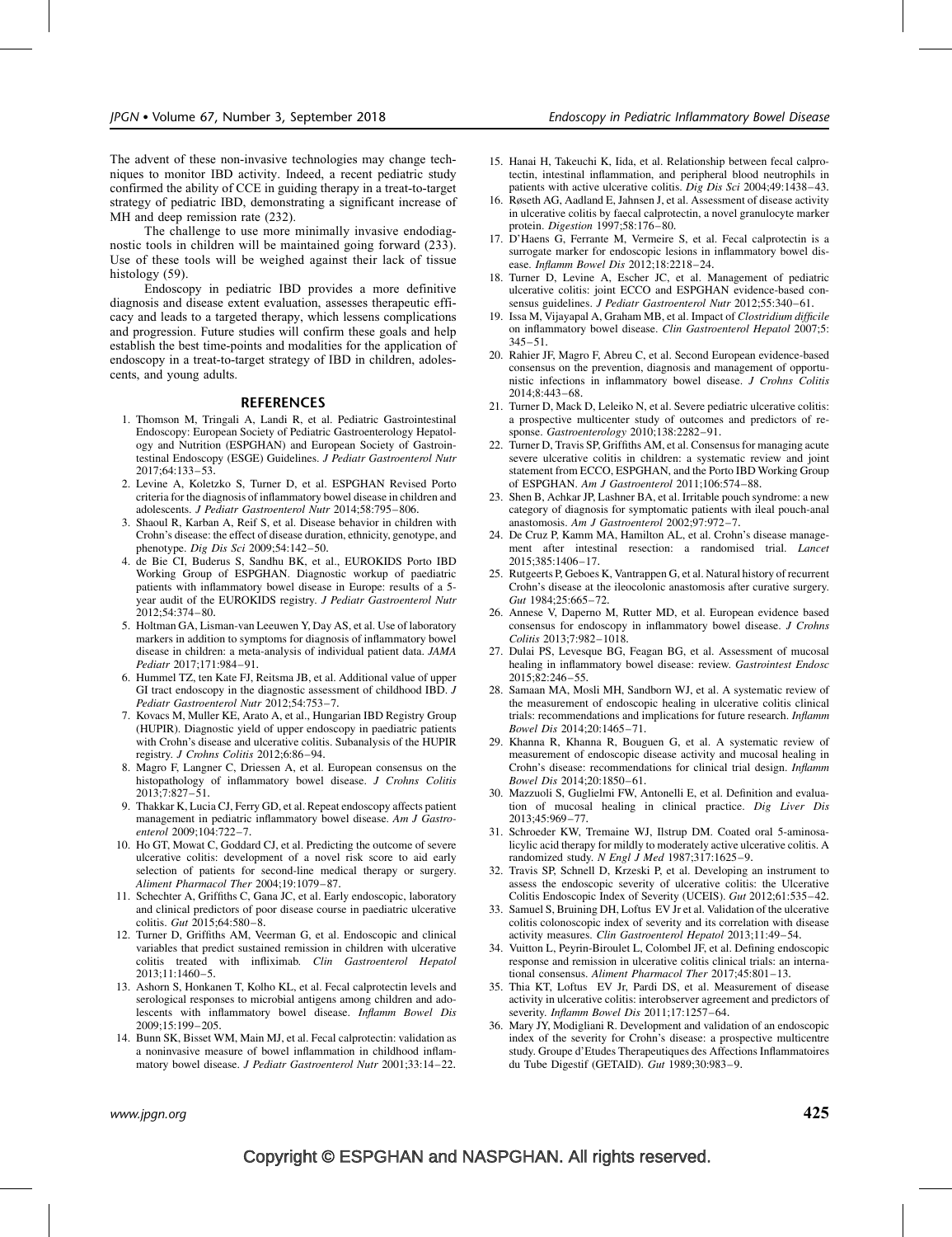- 37. Rutgeerts P, Diamond RH, Bala M, et al. Scheduled maintenance treatment with infliximab is superior to episodic treatment for the healing of mucosal ulceration associated with Crohn's disease. Gastrointest Endosc 2006;63:433–42.
- 38. Sanborn WJ, Feagan BG, Hanauer SB, et al. A review of activity indices and efficacy endpoints for clinical trials of medical therapy in adults with Crohn's disease. Gastroenterolgy 2002;112:512–30.
- 39. Daperno M, D'Haens G, Van Assche G, et al. Development and validation of a new, simplified endoscopic activity score for Crohn's disease: the SES-CD. Gastrointest Endosc 2004;60:505-12.
- 40. Rutgeerts P, Geboes K, Vantrappen G, et al. Predictability of the postoperative course of Crohn's disease. Gastroenterology 1990;99: 956–63.
- 41. Peyrin-Biroulet L, Sandborn W, Sands BE, et al. Selecting Therapeutic Targets in Inflammatory Bowel Disease (STRIDE): determining therapeutic goals for treat-to-target. Am J Gastroenterol 2015;110:1324–38.
- 42. Ruemmele FM, Hyams JS, Otley A, et al. Outcome measures for clinical trials in paediatric IBD: an evidence-based, expert-driven practical statement paper of the paediatric ECCO committee. Gut 2014;64:438–46.
- 43. Lichtenstein GR, Ramsey D, Rubin DT, et al. Randomised clinical trial: delayed-release oral mesalazine 4.8 g/day vs. 2.4 g/day in endoscopic mucosal healing—ASCEND I and II combined analysis. Aliment Pharmacol Ther 2011;33:672–8.
- 44. Colombel JF, Sandborn WJ, Reinisch W, et al. Infliximab, azathioprine, or combination therapy for Crohn's disease. N Engl J Med 2010;362:1383–95.
- 45. Bouguen G, Levesque BG, Pola S, et al. Endoscopic Assessment and treating to target increase the likelihood of mucosal healing in patients with Crohn's disease. Clin Gastroenterol Hepatol 2014;12:878–985.
- 46. Bouguen G, Levesque BG, Pola S, et al. Feasibility of endoscopic assessment and treating to target to achieve mucosal healing in ulcerative colitis. Inflamm Bowel Dis 201;20:231-9.
- 47. Walters TD, Kim MO, Denson LA, et al. Increased effectiveness of early therapy with anti-tumor necrosis factor-alpha vs an immunomodulator in children with Crohn's disease. Gastroenterology 2014;146: 383–91.
- 48. Grover Z, Burgess C, Muir R, et al. Early mucosal healing with exclusive enteral nutrition is associated with improved outcomes in newly diagnosed children with luminal Crohn's disease. J Crohns Colitis 2016;10:1159–64.
- 49. Papi C, Fascı`-Spurio F, Rogai F, et al. Mucosal healing in inflammatory bowel disease: treatment efficacy and predictive factors. Dig Liver Dis 2013;45:978–85.
- 50. Ananthakrishnan AN, Korzenik JR, Hur C, et al. Can mucosal healing be a cost-effective endpoint for biological therapy in Crohn's disease? A decision analysis. Inflamm Bowel Dis 2013;138:463–8.
- 51. D'Haens G, Sandborn WJ, Feagan BG, et al. A review of activity indices and efficacy end points for clinical trials of medical therapy in adults with ulcerative colitis. Gastroenterology 2007;132:763–86.
- 52. Van Limbergen J, Russell RK, Drummond HE, et al. Definition of phenotypic characteristics of childhood-onset inflammatory bowel disease. Gastroenterology 2008;135:1114–22.
- 53. Dave M, Loftus EV Jr. Mucosal healing in inflammatory bowel disease—a true paradigm of success? Gastroenterol Hepatol (N Y)  $2012.8.29 - 38$
- 54. Vuitton L, Marteau P, Sandborn WJ, et al. IOIBD technical review on endoscopic indices for Crohn's disease clinical trials. Gut 2016;65:1447–55.
- 55. Ferrante M, Colombel JF, Sanborn WJ, et al. Validation of endoscopic activity scores in patients with Crohn's disease based on a post hoc analysis of data from SONIC. Gastroenterolgy 2013;145:878–86.
- 56. Santha SL, Shankar PR, Pan A, et al. Mucosal Healing in clinical practice: a single-center pediatric IBD experience. Inflamm Bowel Dis 2017;23:1447–53.
- 57. Daperno M, Castiglione F, de Ridder L, et al. Results of the 2nd part Scientific Workshop of the ECCO. II: measures and markers of prediction to achieve, detect, and monitor intestinal healing in inflammatory bowel disease. J Crohns Colitis 2011;5:484-98.
- 58. Colombel JF, Sanborn WJ, Rutgeers P, et al. Adalimumab for maintenance of clinical response and remission in patients with Crohn's disease: the CHARM trail. Gastroenterology 2007;132:52–65.
- 59. Panes J, Jairath V, Levesque BG. Advances in use of endoscopy, radiology, and biomarkers to monitor inflammatory bowel diseases. Gastroenterology 2017;152:362–73.
- 60. Kugathasan S, Denson LA, Walters TD, et al. Prediction of complicated disease course for children newly diagnosed with Crohn's disease: a multicentre inception cohort study. Lancet 2017;389:1710–8.
- 61. Ruemmele FM, Veres G, Kolho KL, et al. Consensus guidelines of ECCO/ESPGHAN on the medical management of pediatric Crohn's disease. J Crohns Colitis 2014;8:1179–207.
- 62. Loepke AW, Soriano SG. An assessment of the effects of general anesthetics on developing brain structure and neurocognitive function. Anesth Analg 2008;106:1681–707.
- 63. Gleich S, Nemergut M, Flick R. Anesthetic-related neurotoxicity in young children: an update. Curr Opin Anaesthesiol 2013;26:340–7.
- 64. Paule MG, Li M, Allen RR, et al. Ketamine anesthesia during the first week of life can cause long-lasting cognitive deficits in rhesus monkeys. Neurotoxicol Teratol 2011;33:220–30.
- 65. Zou X, Liu F, Zhang X, et al. Inhalation anesthetic-induced neuronal damage in the developing rhesus monkey. Neurotoxicol Teratol 2011;33:592–7.
- 66. McCann ME, Soriano SG. General anesthetics in pediatric anesthesia: influences on the developing brain. Curr Drug Targets 2012;13: 944–51.
- 67. Lei SY, Hache M, Loepke AW. Clinical research into anesthetic neurotoxicity: does anesthesia cause neurological abnormalities in humans? J Neurosurg Anesthesiol 2014;26:349–57.
- 68. Loepke AW, Hansen TG. Is this your (paediatric patient's) brain on (anaesthetic) drugs?: the search for a potential neurological phenotype of anaesthesia-related neurotoxicity in humans. Eur J Anaesthesiol 2015;32:298–300.
- 69. Hansen TG. Anesthesia-related neurotoxicity and the developing animal brain is not a significant problem in children. Paediatr Anaesth 2015;25:65–72.
- 70. Cohen SA. The potential applications of capsule endoscopy in pediatric patients compared with adult patients. Gastroenterol Hepatol 2013;9:92–7.
- 71. Cohen SA, Gralnek IM, Ephrath H, et al. Capsule endoscopy may reclassify pediatric inflammatory bowel disease: a historical analysis. J Pediatr Gastroenterol Nutr 2008;47:31–6.
- 72. Di Nardo G, Oliva S, Ferrari F, et al. Usefulness of wireless capsule endoscopy in paediatric inflammatory bowel disease. Dig Liver Dis 2011;43:220–4.
- 73. Gralnek IM, Cohen SA, Ephrath H, et al. Small bowel capsule endoscopy impacts diagnosis and management of pediatric inflammatory bowel disease: a prospective study. Dig Dis Sci 2012;57:465–71.
- 74. Aloi M, Di Nardo G, Romano G, et al. Magnetic resonance enterography, small-intestine contrast US, and capsule endoscopy to evaluate the small bowel in pediatric Crohn's disease: a prospective, blinded, comparison study. Gastrointest Endosc 2015;81:420–7.
- 75. Jensen MD, Nathan T, Rafaelsen SR, et al. Diagnostic accuracy of capsule endoscopy for small bowel Crohn's disease is superior to that of MR enterography or CT enterography. Clin Gastroenterol Hepatol  $2011:9:124-30.$
- 76. Toth E, Németh A, Nielsen J, et al. Capsule endoscopy is superior to magnetic resonance enterography for detection of Crohn's lesions in the small bowel. Gut 2011;60:A404.
- 77. Pica R, Fouraki S, Cassieri C, et al. Small bowel involvement in Crohn's disease: a prospective study comparing wireless capsule endoscopy and magnetic resonance enteroclysis. Gut 2012;61:A398.
- 78. Pennazio M, Spada C, Eliakim R, et al. Small-bowel capsule endoscopy and device-assisted enteroscopy for diagnosis and treatment of small-bowel disorders: European Society of Gastrointestinal Endoscopy (ESGE) Clinical Guideline. Endoscopy 2015;47:352–76.
- 79. Greener T, Klang E, Yablecovitch D, et al. The impact of magnetic resonance enterography and capsule endoscopy on the re-classification of disease in patients with known Crohn's disease: a Prospective Israeli IBD Research Nucleus (IIRN) Study. J Crohns Colitis 2016;10: 525–31.
- 80. Kopylov U, Nemeth A, Koulaouzidis A, et al. Small bowel capsule endoscopy in the management of established Crohn's disease: clinical impact, safety, and correlation with inflammatory biomarkers. Inflamm Bowel Dis 2015;21:93–100.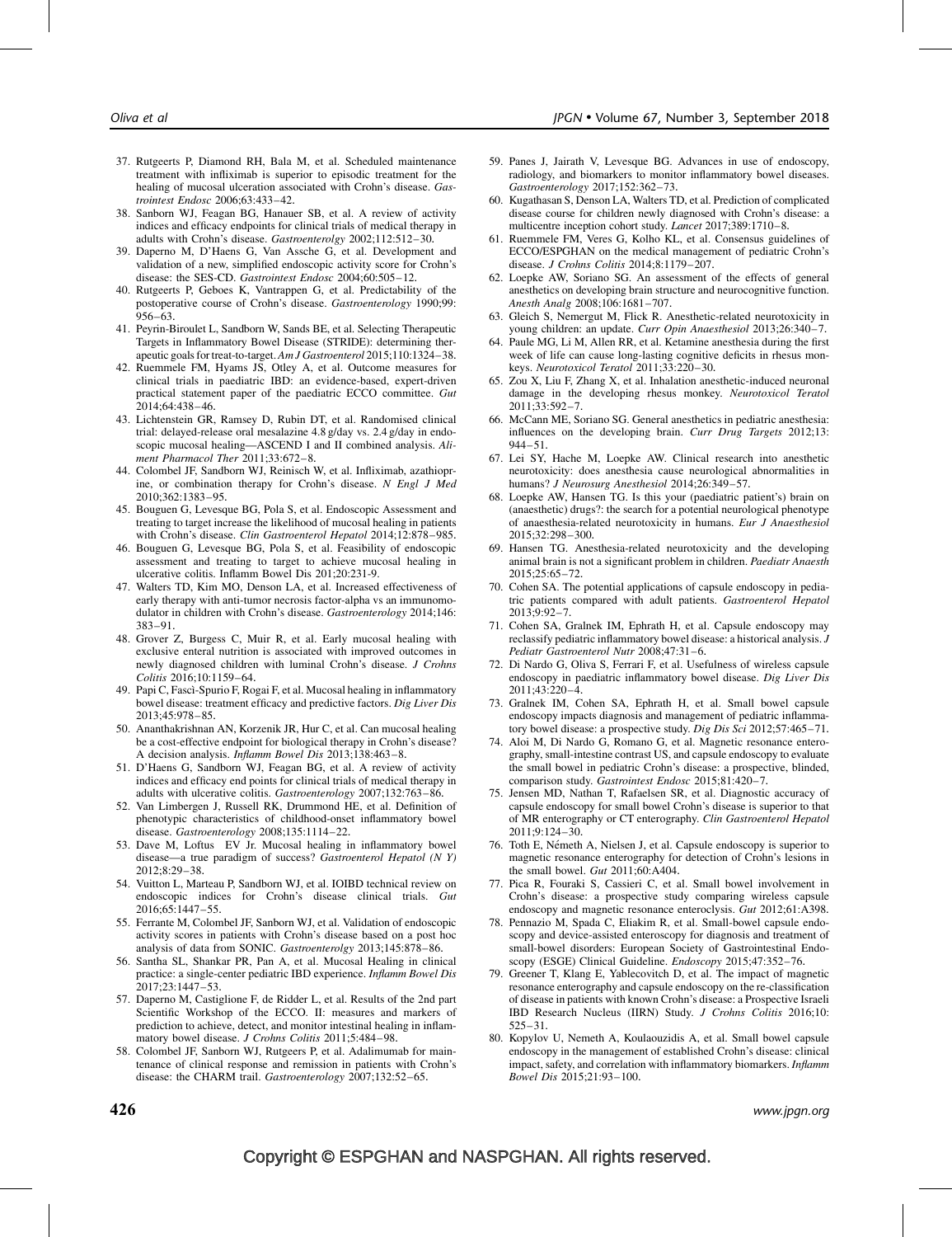- 81. Hall B, Holleran G, Chin JL, et al. A prospective 52 week mucosal healing assessment of small bowel Crohn's disease as detected by capsule endoscopy. J Crohns Colitis 2014;8:1601–9.
- 82. Oliva S, Cohen SA, Di Nardo G, et al. Capsule endoscopy in pediatrics: a 10-years journey. World J Gastroenterol 2014;20:16603–8.
- 83. Cohen SA, Klevens AI. Use of capsule endoscopy in diagnosis and management of pediatric patients, based on meta-analysis. Clin Gastroenterol Hepatol 2011;9:490–6.
- 84. Panes J, Bouhnik Y, Reinisch W, et al. Imaging techniques for assessment of inflammatory bowel disease: joint ECCO and ESGAR evidence- based consensus guidelines. J Crohns Colitis 2013;7: 556–85.
- 85. Herrerias JM, Leighton JA, Costamagna G, et al. Agile patency system eliminates risk of capsule retention in patients with known intestinal strictures who undergo capsule endoscopy. Gastrointest Endosc 2008;67:902–9.
- 86. Cohen SA, Ephrath H, Lewis JD, et al. Pediatric capsule endoscopy: a single center, 5 year retrospective review of the small bowel and patency capsules. J Pediatr Gastroenterol Nutr 2012;54:409–13.
- 87. Rozendorn N, Klang E, Lahat A, et al. Prediction of patency capsule retention in known Crohn's disease patients by using magnetic resonance imaging. Gastrointest Endosc 2016;83:182-7.
- 88. Fritscher-Ravens A, Scherbakov P, Bufler P, et al. The feasibility of wireless capsule endoscopy in detecting small intestinal pathology in children under the age of 8 years: a multicentre European study. Gut 2009;58:1467–72.
- 89. Oikawa-Kawamoto M, Sogo T, Yamaguchi T, et al. Safety and utility of capsule endoscopy for infants and young children. World J Gastroenterol 2013;19:8342–8.
- 90. Viazis N, Sgouros S, Papaxoinis K, et al. Bowel preparation increases the diagnostic yield of capsule endoscopy: a prospective, randomized, controlled study. Gastrointest Endosc 2004;60:534–8.
- 91. Mergener K, Ponchon T, Gralnek I, et al. Literature review and recommendations for clinical application of small bowel capsule endoscopy, based on a panel discussion by international experts. Consensus statements for small bowel capsule endoscopy, 2006/ 2007. Endoscopy 2007;39:895–909.
- 92. van Tuyl SA, den Ouden H, Stolk MF, et al. Optimal preparation for video capsule endoscopy: a prospective, randomized, single-blind study. Endoscopy 2007;39:1037–40.
- 93. Wei W, Ge ZZ, Lu H, et al. Purgative bowel cleansing combined with simethicone improves capsule endoscopy imaging. Am J Gastroenterol 2008;103:77–82.
- 94. Wi JH, Moon JS, Choi MG, et al. Bowel preparation for capsule endoscopy: a prospective randomized multicenter study. Gut Liver 2009;3:180–5.
- 95. Pons Beltran V, Gonzalez Suarez B, Gonzalez Asanza C, et al. Evaluation of different bowel preparations for small bowel capsule endoscopy: a prospective, randomized, controlled study. Dig Dis Sci 2011;56:2900–5.
- 96. Lapalus MG, Ben Soussan E, Saurin JC, et al. Capsule endoscopy and bowel preparation with oral sodium phosphate: a prospective randomized controlled trial. Gastrointest Endosc 2008:67:1091-6.
- 97. Park SC, Keum B, Seo YS, et al. Effect of bowel preparation with polyethylene glycol on quality of capsule endoscopy. Dig Dis Sci 2011;56:1769–75.
- 98. Niv Y. Efficiency of bowel preparation for capsule endoscopy examination: a meta-analysis. World J Gastroenterol 2008;14:1313–7.
- 99. Rokkas T, Papaxoinis K, Triantafyllou K, et al. Does purgative preparation influence the diagnostic yield of small bowel video capsule endoscopy?: a meta-analysis. Am J Gastroenterol 2009;104: 219–27.
- 100. Kotwal VS, Attar BM, Gupta S, et al. Should bowel preparation, antifoaming agents, or prokinetics be used before video capsule endoscopy? A systematic review and meta-analysis. Eur J Gastroenterol Hepatol 2014;26:137–45.
- 101. Wu S, Gao YJ, Ge ZZ. Optimal use of polyethylene glycol for preparation of small bowel video capsule endoscopy: a network meta-analysis. Curr Med Res Opin 2017;33:1149–54.
- 102. Oliva S, Cucchiara S, Spada C, et al. Small bowel cleansing for capsule endoscopy in paediatric patients: a prospective randomized singleblind study. Dig Liver Dis 2014;46:51–5.
- 103. Friedlander JA1, Liu QY, Sahn B, et al. NASPGHAN capsule endoscopy clinical report. J Pediatr Gastroenterol Nutr 2017;64:485-94.
- 104. Cotter J, Dias de Castro F, Magalhães J, et al. Validation of the Lewis score for the evaluation of small-bowel Crohn's disease activity. Endoscopy 2015;47:330–5.
- 105. Gurudu SR, Leighton JA. Assessment and validation of the new capsule endoscopy Crohn's disease activity index (CECDAI): what difference does it make? Inflamm Bowel Dis 2009;15:1607–8.
- 106. Niv Y, Ilani S, Levi Z, et al. Validation of the Capsule Endoscopy Crohn's Disease Activity Index (CECDAI or Niv score): a multicenter prospective study. Endoscopy 2012;44:21–6.
- 107. Gralnek IM, Defranchis R, Seidman E, et al. Development of a capsule endoscopy scoring index for small bowel mucosal inflammatory change. Aliment Pharmacol Ther 2008;27:146–54.
- 108. Gal E, Geller A, Fraser G, et al. Assessment and validation of the new capsule endoscopy Crohn's disease activity index (CECDAI). Dig Dis  $Sci$  2008;53:1933-7.
- 109. Rosa B, Moreira MJ, Rebelo A, et al. Lewis Score: a useful clinical tool for patients with suspected Crohn's disease submitted to capsule endoscopy. J Crohns Colitis 2012;6:692–7.
- 110. Koulaouzidis A, Douglas S, Plevris JN. Lewis score correlates more closely with fecal calprotectin than Capsule Endoscopy Crohn's Disease Activity Index. Dig Dis Sci 2012;57:987–93.
- 111. Di Nardo G, Oliva S, Aloi M, et al. Usefulness of single-balloon enteroscopy in pediatric Crohn's disease. Gastrointest Endosc 2012;75:80–6.
- 112. de Ridder L, Mensink PB, Lequin MH, et al. Single-balloon enteroscopy, magnetic resonance enterography, and abdominal US useful for evaluation of small-bowel disease in children with (suspected) Crohn's disease. Gastrointest Endosc 2012;75:87–94.
- 113. Bourreille A, Ignjatovic A, Aabakken L, et al. Role of small-bowel endoscopy in the management of patients with inflammatory bowel disease: an international OMED–ECCO consensus. Endoscopy 2009;41:618–37.
- 114. Thomson M, Venkatesh K, Elmalik K, et al. Double balloon enteroscopy in children: diagnosis, treatment, and safety. World J Gastroenterol 2010;16:56–62.
- 115. Davies GR, Benson MJ, Gertner DJ, et al. Diagnostic and therapeutic push type enteroscopy in clinical use. Gut 1995;37:346–52.
- 116. Darbari A, Kalloo AN, Cuffari C, et al. Diagnostic yield, safety, and efficacy of push enteroscopy in pediatrics. Gastrointest Endosc 2006;64:224–8.
- 117. Mehdizadeh S, Han NJ, Cheng DW, et al. Success rate of retrograde double-balloon enteroscopy. Gastrointest Endosc 2007;65:633–9.
- 118. Mehdizadeh S, Ross A, Gerson L, et al. What is the learning curve associated with double-balloon enteroscopy? Technical details and early experience in 6 US tertiary care centers. Gastrointest Endosc 2006;64:740–50.
- 119. Gerson LB, Tokar J, Chiorean M, et al. Complications associated with double balloon enteroscopy at nine US centers. Clin Gastroenterol Hepatol 2009;7:1177–82.
- 120. Pasha SF, Leighton JA, Das A, et al. Double-balloon enteroscopy and capsule endoscopy have comparable diagnostic yield in small-bowel disease: a meta-analysis. Clin Gastroenterol Hepatol 2008;6:671–6.
- 121. Chong AK, Taylor A, Miller A, et al. Capsule endoscopy vs. push enteroscopy and enteroclysis in suspected small-bowel Crohn's disease. Gastrointest Endosc 2005;61:255–61.
- 122. Wiarda BM, Stolk M, Heine DG, et al. Patient burden and patient preference: comparing magnetic resonance enteroclysis, capsule endoscopy and balloon-assisted enteroscopy. J Gastroenterol Hepatol 2013;28:464–71.
- 123. Punati J, Markowitz J, Lerer T, et al. Effect of early immunomodulator use in moderate to severe pediatric Crohn disease. Inflamm Bowel Dis 2008;14:949–54.
- 124. Vernier-Massouille G, Balde M, Salleron J, et al. Natural history of pediatric Crohn's disease: a population-based cohort study. Gastroenterology 2008;135:1106–13.
- 125. Solberg IC, Vatn MH, Høie O, et al. IBSEN Study Group. Clinical course in Crohn's disease: results of a Norwegian population-based ten-year follow-up study. Clin Gastroenterol Hepatol 2007;5:1430–8.
- 126. Cosnes J, Cattan S, Blain A, et al. Long-term evolution of disease behavior of Crohn's disease. Inflamm Bowel Dis 2002;8:244–50.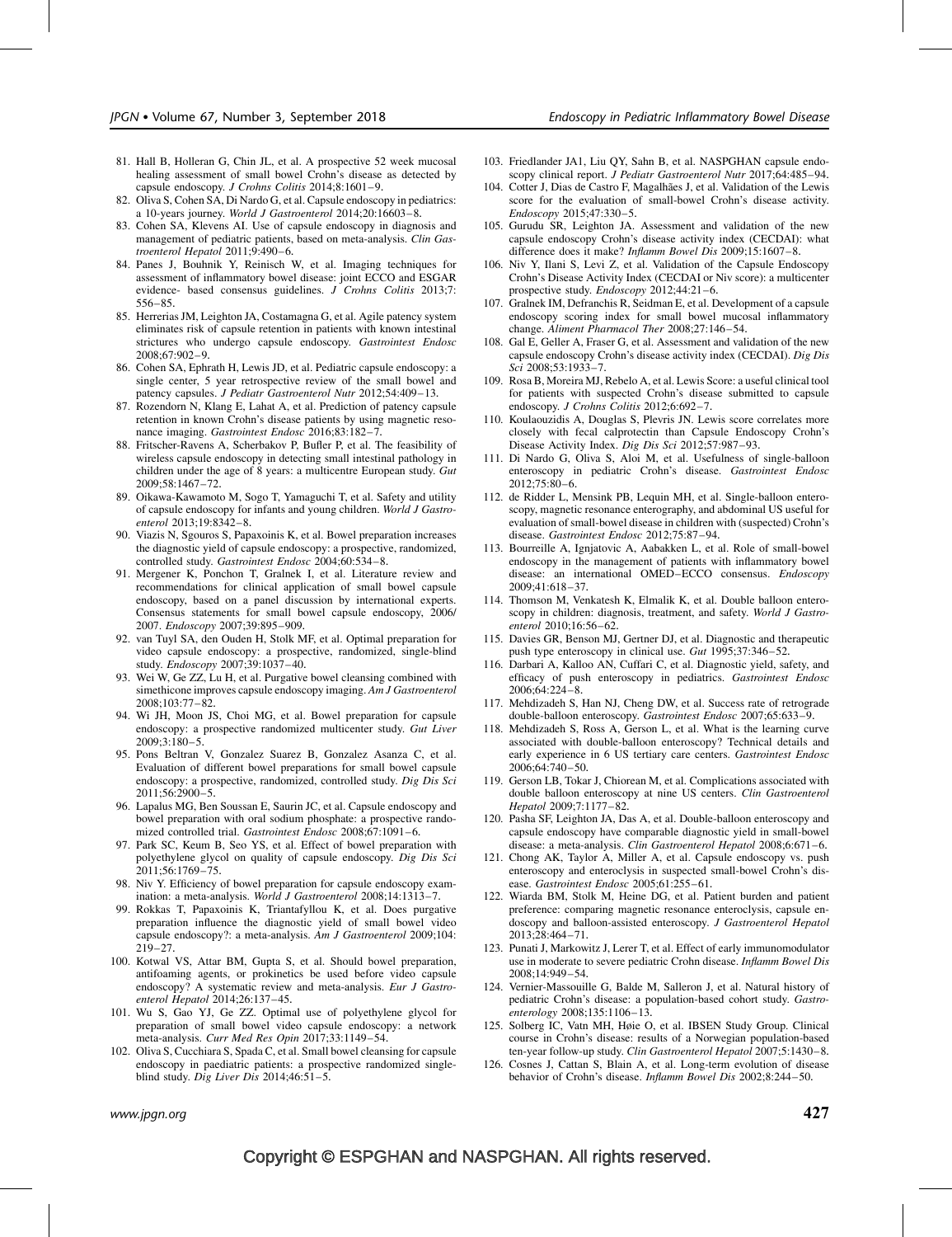- 127. Gupta N, Bostrom AG, Kirschner BS, et al. Incidence of stricturing and penetrating complications of Crohn's disease diagnosed in pediatric patients. *Inflamm Bowel Dis* 2010;16:638-44.
- 128. Yamamoto T, Watanabe T. Surgery for luminal Crohn's disease. World J Gastroenterol 2014;20:78–90.
- 129. Geltzeiler CB, Young JI, Diggs BS, et al. Strictureplasty for treatment of Crohn's disease: an ACS-NSQIP Database Analysis. J Gastrointest Surg 2015;19:905–10.
- 130. Romeo E, Jasonni V, Caldaro T, et al. Strictureplasty and intestinal resection: different options in complicated pediatric-onset Crohn disease. J Pediatr Surg 2012;47:944–8.
- 131. Ozuner G, Fazio VW, Lavery IC, et al. Reoperative rates for Crohn's disease following strictureplasty. Long-term analysis. Dis Colon Rectum 1996;39:1199–203.
- 132. Hassan C, Zullo A, De Francesco V, et al. Systematic review: endoscopic dilatation in Crohn's disease. Aliment Pharmacol Ther 2007;26:1457–64.
- 133. Singh VV, Draganov P, Valentine J. Efficacy and safety of endoscopic balloon dilation of symptomatic upper and lower gastrointestinal Crohn's disease strictures. J Clin Gastroenterol 2005;39:284–90.
- 134. Morini S, Hassan C, Lorenzetti R, et al. Long-term outcome of endoscopic pneumatic dilatation in Crohn's disease. Dig Liver Dis 2003;35:893–7.
- 135. Stienecker K, Gleichmann D, Neumayer U, et al. Long-term results of endoscopic balloon dilatation of lower gastrointestinal tract strictures in Crohn's disease: a prospective study. World J Gastroenterol 2009;15:2623–7.
- 136. Ajlouni Y, Iser JH, Gibson PR. Endoscopic balloon dilatation of intestinal strictures in Crohn's disease: safe alternative to surgery. J Gastroenterol Hepatol 2007;22:486–90.
- 137. Foster EN, Quiros JA, Prindiville TP. Long-term follow-up of the endoscopic treatment of strictures in pediatric and adult patients with inflammatory bowel disease. *J Clin Gastroenterol*  $2008;42$ : 880–5.
- 138. Ferlitsch A, Reinisch W, Puspok A, et al. Safety and efficacy of endoscopic balloon dilation for treatment of Crohn's disease strictures. Endoscopy 2006;38:483–7.
- 139. Sabate JM, Villarejo J, Bouhnik Y, et al. Hydrostatic balloon dilatation of Crohn's strictures. Aliment Pharmacol Ther 2003;18:409–13.
- 140. Breysem Y, Janssens JF, Coremans G, et al. Endoscopic balloon dilation of colonic and ileo-colonic Crohn's strictures: long-term results. Gastrointest Endosc 1992;38:142–7.
- 141. Thomas-Gibson S, Brooker JC, et al. Colonoscopic balloon dilation of Crohn's strictures: a review of long-term outcomes. Eur J Gastroenterol Hepatol 2003;15:485–8.
- 142. Hoffmann JC, Heller F, Faiss S, et al. Through the endoscope balloon dilation of ileocolonic strictures: prognostic factors, complications, and effectiveness. Int J Colorectal Dis 2008;23:689–96.
- 143. Scimeca D, Mocciaro F, Cottone M, et al. Efficacy and safety of endoscopic balloon dilation of symptomatic intestinal Crohn's disease strictures. Dig Liver Dis 2011;43:121-5.
- 144. Mueller T, Rieder B, Bechtner G, et al. The response of Crohn's strictures to endoscopic balloon dilation. Aliment Pharmacol Ther 2010;31:634–9.
- 145. Couckuyt H, Gevers AM, Coremans G, et al. Efficacy and safety of hydrostatic balloon dilatation of ileocolonic Crohn's strictures: a prospective long term analysis. Gut 1995;36:577–80.
- 146. Gevers AM, Couckuyt H, Coremans G, et al. Efficacy and safety of hydrostatic balloon dilation of ileocolonic Crohn's strictures. A prospective long-term analysis. Acta Gastroenterol Belg 1994:57:320-2.
- 147. Nomura E, Takagi S, Kikuchi T, et al. Efficacy and safety of endoscopic balloon dilation for Crohn's strictures. Dis Colon Rectum 2006;49(10 suppl):S59–67.
- 148. Saunders BP, Brown GJ, Lemann M, et al. Balloon dilation of ileocolonic strictures in Crohn's disease. Endoscopy 2004;36:1001–7.
- 149. Gustavsson A, Magnuson A, Blomberg B, et al. Endoscopic dilation is an efficacious and safe treatment of intestinal strictures in Crohn's disease. Aliment Pharmacol Ther 2012;36:151–8.
- 150. Thienpont C, D'Hoore A, Vermeire S, et al. Long-term outcome of endoscopic dilatation in patients with Crohn's disease is not affected by disease activity or medical treatment. Gut 2010;59:320–4.
- 151. Coffey MJ, Wright RA. Efficacy and safety of hydrostatic balloon dilatation of ileocolonic Crohn's studies: a prospective long term analysis. Gastrointest Endosc 1996;43:89–90.
- 152. Wibmer AG, Kroesen AJ, Grone J, et al. Comparison of strictureplasty and endoscopic balloon dilatation for stricturing Crohn's disease—review of the literature. Int J Colorectal Dis 2010;25:1149–57.
- 153. Hirai F, Beppu T, Takatsu N, et al. Long-term outcome of endoscopic balloon dilation for small bowel strictures in patients with Crohn's disease. Dig Endosc 2014;26:545–51.
- 154. de'Angelis N, Carra MC, Borrelli O, et al. Short- and long-term efficacy of endoscopic balloon dilation in Crohn's disease strictures. World J Gastroenterol 2013;19:2660–7.
- 155. Nanda K, Courtney W, Keegan D, et al. Prolonged avoidance of repeat surgery with endoscopic balloon dilatation of anastomotic strictures in Crohn's disease. J Crohns Colitis 2013;7:474–80.
- 156. Endo K, Takahashi S, Shiga H, et al. Short and long-term outcomes of endoscopic balloon dilatation for Crohn's disease strictures. World J Gastroenterol 2013;19:86–91.
- 157. Hagel AF, Hahn A, Dauth W, et al. Outcome and complications of endoscopic balloon dilatations in various types of ileocaecal and colonic stenosis in patients with Crohn's disease. Surg Endosc 2014;28:2966–72.
- 158. Bhalme M, Sarkar S, Lal S, et al. Endoscopic balloon dilatation of Crohn's disease strictures: results from a large United Kingdom series. Inflamm Bowel Dis 2014;20:265–70.
- 159. Di Nardo G, Oliva S, Passariello M, et al. Intralesional steroid injection after endoscopic balloon dilation in pediatric Crohn's disease with stricture: a prospective, randomized, double-blind, controlled trial. Gastrointest Endosc 2010;72:1201–8.
- 160. Gustavsson A, Magnuson A, Blomberg B, et al. Smoking is a risk factor for recurrence of intestinal stricture after endoscopic dilation in Crohn's disease. Aliment Pharmacol Ther 2013;37:430–7.
- 161. Atreja A, Aggarwal A, Dwivedi S, et al. Safety and efficacy of endoscopic dilation for primary and anastomotic Crohn's disease strictures. J Crohns Colitis 2014;8:392–400.
- 162. Swaminath A, Lichtiger S. Dilation of colonic strictures by intralesional injection of infliximab in patients with Crohn's colitis. Inflamm Bowel Dis 2008;14:213–6.
- 163. Hendel J, Karstensen JG, Vilmann P. Serial intralesional injections of infliximab in small bowel Crohn's strictures are feasible and might lower inflammation. United European Gastroenterol J 2014;2:406–12.
- 164. East JE, Brooker JC, Rutter MD, et al. A pilot study of intrastricture steroid versus placebo injection after balloon dilatation of Crohn's strictures. Clin Gastroenterol Hepatol 2007;5:1065–9.
- 165. Brooker JC, Beckett CG, Saunders BP, et al. Long-acting steroid injection after endoscopic dilation of anastomotic Crohn's strictures may improve the outcome: a retrospective case series. Endoscopy 2003;35:333–7.
- 166. Lavy A. Triamcinolone improves outcome in Crohn's disease strictures. Dis Colon Rectum 1997;40:184–6.
- 167. Van Assche G. Intramural steroid injection and endoscopic dilation for Crohn's disease. Clin Gastroenterol Hepatol 2007;5:1027–8.
- 168. Rosseneu S, Afzal N, Yerushalmi B, et al. Topical application of mitomycin-C in oesophageal strictures. J Pediatr Gastroenterol Nutr 2007;44:336–41.
- 169. Matsuhashi N, Nakajima A, Suzuki A, et al. Long-term outcome of non-surgical strictureplasty using metallic stents for intestinal strictures in Crohn's disease. Gastrointest Endosc 2000;51:343–5.
- 170. Loras C, Perez-Roldan F, Gornals JB, et al. Endoscopic treatment with self-expanding metal stents for Crohn's disease strictures. Aliment Pharmacol Ther 2012;36:833–9.
- 171. Branche J, Attar A, Vernier-Massouille G, et al. Extractible selfexpandable metal stent in the treatment of Crohn's disease anastomotic strictures. Endoscopy 2012;44(suppl 2):E325–6.
- 172. Karstensen JG, Vilmann P, Hendel J. Successful endoscopic treatment of a 12-cm small-bowel Crohn stricture with a custom-made biodegradable stent. Endoscopy 2014;46(suppl 1):E227–8.
- 173. Francone TD, Champagne B. Considerations and complications in patients undergoing ileal pouch anal anastomosis. Surg Clin North Am 2013;93:107–43.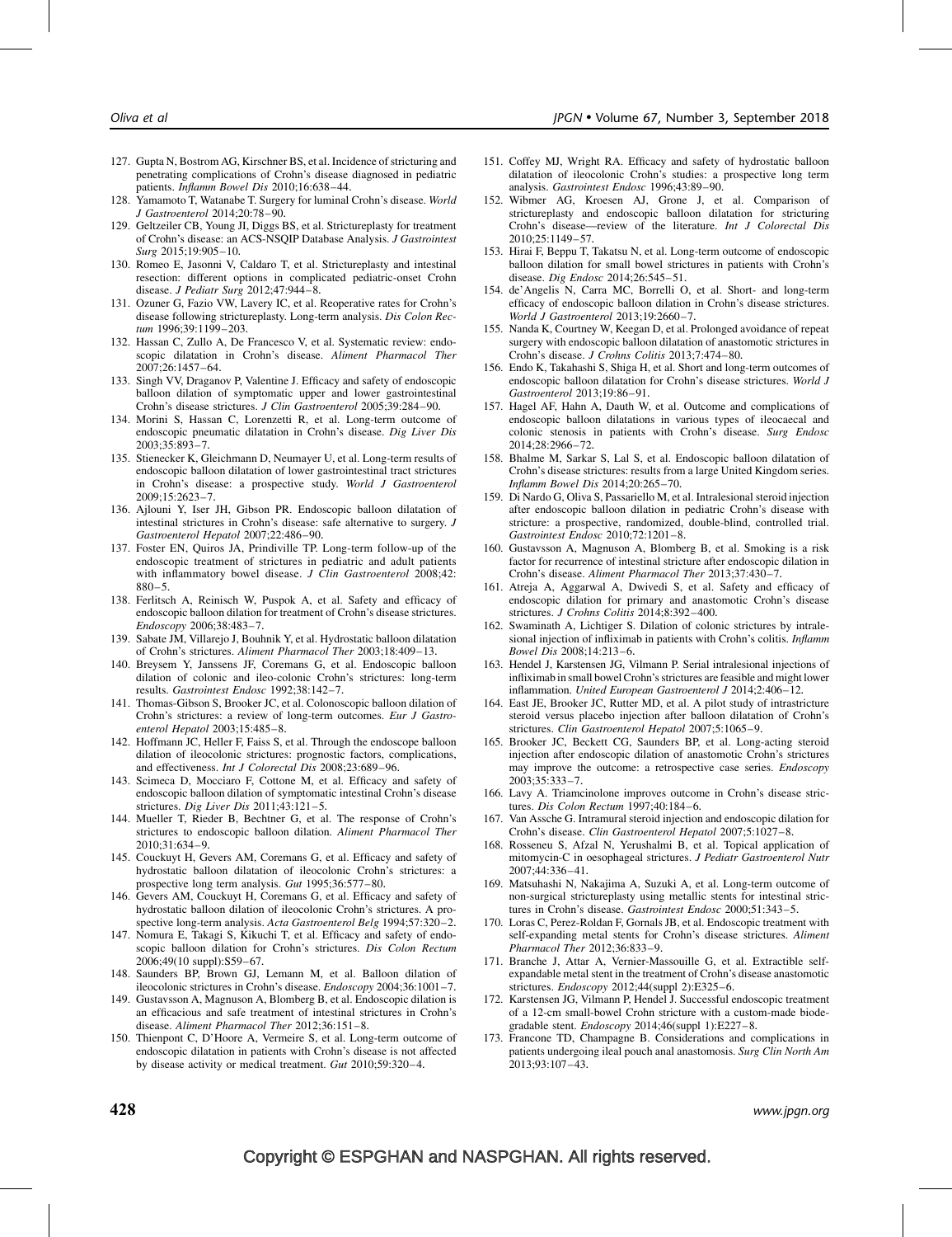- 174. Wu XR, Mukewar S, Kiran RP, et al. Surgical stricturoplasty in the treatment of ileal pouch strictures. J Gastrointest Surg 2013;17: 1452–61.
- 175. Olen O, Askling J, Sachs MC, et al. Childhood onset inflammatory bowel disease and risk of cancer: a Swedish nationwide cohort study 1964-2014. BMJ 2017;358:j3951.
- 176. Eaden JA, Abrams KR, Mayberry JF. The risk of colorectal cancer in ulcerative colitis: a meta-analysis. Gut 2001;48:526–35.
- 177. Rutter M, Saunders B, Wilkinson K, et al. Thirty-year analysis of a colonoscopic surveillance program for neoplasia in ulcerative colitis. Gastroenterology 2006;130:1030–8.
- 178. Lakatos L, Mester G, Erdelyi Z, et al. Risk factors for ulcerative colitisassociated colorectal cancer in a Hungarian cohort of patients with ulcerative colitis: results of a population-based study. Inflamm Bowel Dis 2006;12:205–11.
- 179. Bae SI, Kim YS. Colon cancer screening and surveillance in inflammatory bowel disease. Clin Endos 2014;47:509–15.
- 180. Ekbom A, Helmick C, Zack M, et al. Ulcerative colitis and colorectal cancer. A population –based study. N Engl J Med 1990;323:1228–33.
- 181. Soderlund S, Brandt L, Lapidus A, et al. Decreasing time-trends of colorectal cancer in a large cohort of patients with inflammatory bowel disease. Gastroenterology 2009;136:1561–7.
- 182. Rutter M, Saunders B, Wilkinson K, et al. Severity of inflammation is a risk factor for colorectal neoplasm in ulcerative colitis. Gastroenterology 2004;126:451–9.
- 183. Nuako KW, Ahlquist DA, Mahoney DW, et al. Familial predisposition for colorectal cancer in chronic ulcerative colitis: a case-control study. Gastroenterology 1998;115:1079–83.
- 184. Soetikno RM, Lin OS, Heidenrich PA, et al. Increased risk of colorectal neoplasia in patients with primary sclerosing cholangitis and ulcerative colitis: a meta-analysis. Gastrointest Endosc 2002;56: 48–54.
- 185. Broome U, Lofberg R, Veress B, et al. Primary sclerosing cholangitis and ulcerative colitis: evidence for increased neoplastic potential. Hepatology 1995;22:1404–8.
- 186. Fevery J, Henckaerts L, Van Oirbeek R, et al. Malignancies and mortality in 200 patients with primary sclerosering cholangitis: a long-term single-centre study. Liver Int 2012;32:214–22.
- 187. de Ridder L, Turner D, Wilson DC, et al. Malignancy and mortality in pediatric patients with inflammatory bowel disease: a multinational study from the Porto Pediatric IBD Group. Inflamm Bowel Dis  $2014:20:291-300$ .
- 188. Navaneethan U, Kochhar G, Venkatesh PG, et al. Duration and severity of primary sclerosing cholangitis is not associated with risk of neoplastic changes in the colon in patients with ulcerative colitis. Gastrointest Endosc 2012;75:1045.e1–54.e1.
- 189. Jess T, Rungoe C, Peyrin-Biroulet L. Risk of colorectal cancer in patients with ulcerative colitis: a meta-analysis of population based cohort studies. Clin Gastroenterol Hepatol 2012;10:639–45.
- 190. Bernstein CN, Blanchard JF, Kliewer E, et al. Cancer risk in patients with inflammatory bowel disease: a population based study. Cancer 2001;91:854–62.
- 191. Abraham BP, Mehta S, El-Serag HB. Natural history of pediatric-onset inflammatory bowel disease. A systematic review. J Clin Gastroenterol 2012;46:581–9.
- 192. Jakobsen C, Paerregaard A, Munkholm P, et al. Pediatric inflammatory bowel disease during a 44-year period in Copenhagen County: occurrence, course and prognosis-a population-based study from the Danish Crohn Colitis Database. Eur J Gastroenterol Hepatol 2009;21: 1291–301.
- 193. Gower-Rousseau C, Dauchet L, Vernier-Massouille G, et al. The natural history of pediatric ulcerative colitis: a population-based cohort study. Am J Gastroenterol 2009;104:2080–8.
- 194. Hyams JS, Davis P, Grancher K, et al. Clinical outcome of ulcerative colitis in children. J Pediatr 1996;129:81-8.
- 195. Mamula P, Telega GW, Markowitz JE, et al. Inflammatory bowel disease in children 5 years of age and younger. Am J Gastroenterol 2002;97:2005–10.
- 196. Pigneur B, Seksik P, Viola S, et al. Natural history of Crohn's disease: comparison between childhood- and adult-onset disease. Inflamm Bowel Dis 2010;16:951–61.
- 197. Langholz E, Munkholm P, Krasilnikoff PA, et al. Inflammatory bowel disease with onset in childhood: clinical features, morbidity, and mortality in a regional cohort. Scand J Gastroenterol 1997;32: 139–47.
- 198. Peneau A, Savoye G, Tuek D, et al. Mortality and cancer in pediatriconset inflammatory bowel disease: a population-based study. Am J Gastroenterol 2013;108:1647–53.
- 199. Jess T, Simonsen J, Jørgensen KT, et al. Decreasing risk of colorectal cancer in patients with inflammatory bowel disease over 30 years. Gastroenterology 2012;143:375–81.
- 200. Cheon JH, Kim WH. Recent advances of endoscopy in inflammatory bowel diseases. Gut Liver 2007;1:118–25.
- 201. Tytgat GN, Dhir V, Gopinath N. Endoscopic appearance of dysplasia and cancer in inflammatory bowel disease. Eur J Cancer 1995;31: 1174–7.
- 202. Greenson JK. Dysplasia in inflammatory bowel disease. Semin Diagn Pathol 2002;19:31–7.
- 203. Rosenstock E, Farmer RG, Petras R, et al. Surveillance for colonic carcinoma in ulcerative colitis. Gastroenterology 1985;89:1342–6.
- 204. Blackstone MO, Riddell RH, Rogers BH, et al. Dysplasia-associated lesion or mass (DALM) detected by colonoscopy in long-standing ulcerative colitis: an indication for colectomy. Gastroenterology 1981;80:366–74.
- 205. Jaramillo E, Watanabe M, Slezak P, et al. Flat neoplastic lesions of the colon and rectum detected by high-resolution video endoscopy and chromoscopy. Gastrointest Endosc 1995;42:114–22.
- 206. Rubin DT, Rothe JA, Hetzel JT, et al. Are dysplasia and colorectal cancer endoscopically visible in patients with ulcerative colitis? Gastrointest Endosc 2007;65:998–1004.
- 207. Itzkowitz SH, Present DH. Crohn's and Colitis Foundation of America Colon Cancer in IBD Study Group. Consensus conference: colorectal cancer screening and surveillance in inflammatory bowel disease. Inflamm Bowel Dis 2005;11:314–21.
- 208. Panaccione R. The approach to dysplasia surveillance in inflammatory bowel disease. Can J Gastroenterol 2006;20:251–3.
- 209. Biancone L, Michetti P, Travis S, et al. European evidence-based consensus on the management of ulcerative colitis: special situations. J Crohns Colitis 2008;2:63–92.
- 210. Eaden JA, Mayberry JF. British Society for Gastroenterology; Association of Coloproctology for Great Britain and Ireland. Guidelines for screening and surveillance of asymptomatic colorectal cancer in patients with inflammatory bowel disease. Gut 2002;51(suppl 5):V10–2.
- 211. Kiesslich R, Goetz M, Lammersdorf K, et al. Chromoscopy-guided endomicroscopy increases the diagnostic yield of intraepithelial neoplasia in ulcerative colitis. Gastroenterology 2007;132:874–82.
- 212. Hlavaty T, Huorka M, Koller T, et al. Colorectal cancer screening in patients with ulcerative and Crohn's colitis with use of colonoscopy, chromoendoscopy and confocal endomicroscopy. Eur J Gastroenterol Hepatol 2011;23:680–9.
- 213. Kiesslich R, Fritsch J, Holtmann M, et al. Methylene blue-aided chromoendoscopy for the detection of intraepithelial neoplasia and colon cancer in ulcerative colitis. Gastroenterology 2003;124: 880–8.
- 214. Rutter MD, Saunders BP, Schofield G, et al. Pancolonic indigo carmine dye spraying for the detection of dysplasia in ulcerative colitis. Gut 2004;53:256–60.
- 215. Hurlstone DP, Sanders DS, Lobo AJ, et al. Indigo carmine-assisted high-magnification chromoscopic colonoscopy for the detection and characterisation of intraepithelial neoplasia in ulcerative colitis: a prospective evaluation. Endoscopy 2005;37:1186–92.
- 216. Venkatesh K, Cohen M, Evans C, et al. Feasibility of confocal endomicroscopy in the diagnosis of paediatric gastrointestinal disorders. World J Gastroenterol 2009;15:2214-9.
- 217. Hurlstone DP, Kiesslich R, Thomson M, et al. Confocal chromoscopic endomicroscopy is superior to chromoscopy alone for the detection and characterisation of intraepithelial neoplasia in chronic ulcerative colitis. Gut 2008;57:196–204.
- 218. Hurlstone DP, Baraza W, Brown S, et al. In vivo real-time confocal laser scanning endomicroscopic colonoscopy for the detection and characterization of colorectal neoplasia. Br J Surg 2008;95:636–45.